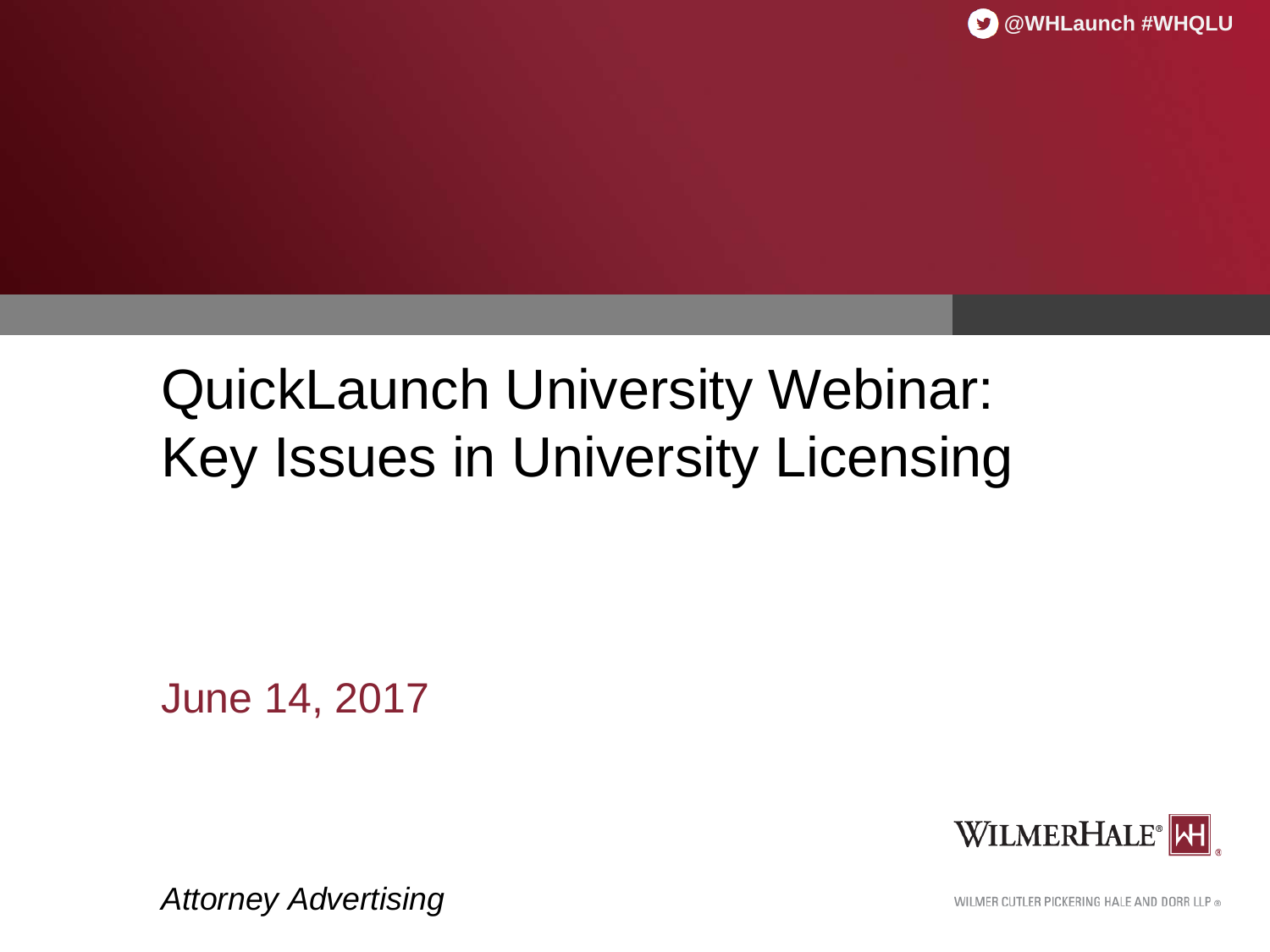



**Dave Gammell** Partner WilmerHale



**Barry Hurewitz** Partner **WilmerHale** 



**Jeff Johnson** Partner WilmerHale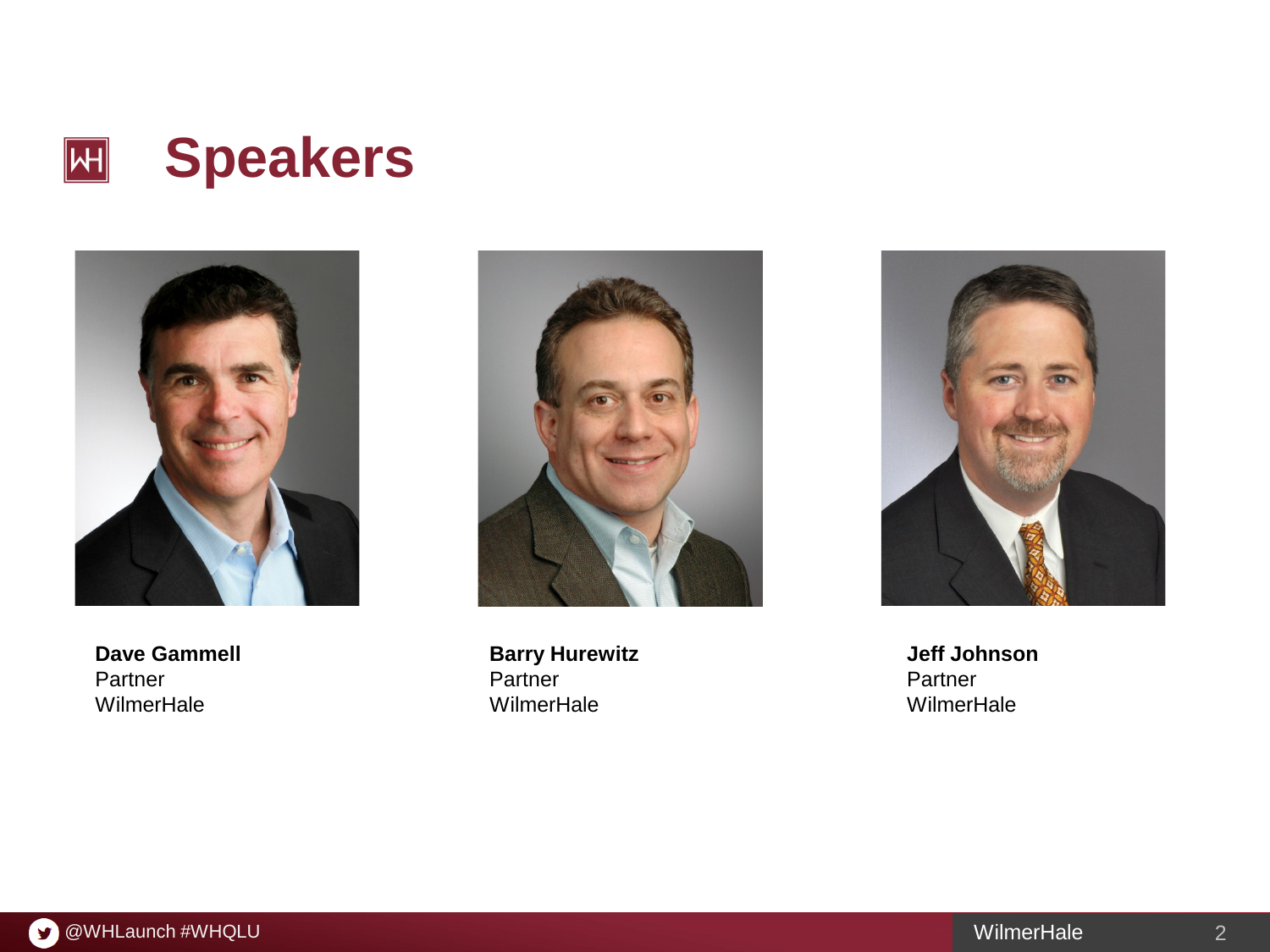#### Webinar Guidelines  $\left\| \mathsf{H} \right\|$

- Participants are in listen-only mode
- Submit questions via the Q&A box on the bottom right panel
- Questions will be answered as time permits
- WebEx customer support: +1 888 447 1119, press 2

*WilmerHale has been accredited by the New York State and California State Continuing Legal Education Boards as a provider of continuing legal education. This program is being planned with the intention to offer CLE credit in California and non-transitional credit in New York. This program, therefore, is being planned with the intention to offer CLE credit for experienced New York newly attorneys only. Attendees of this program may be able to claim England & Wales CPD for this program. WilmerHale is not an accredited provider of Virginia CLE, but we will apply for Virginia CLE credit if requested. The type and amount of credit awarded will be determined solely by the Virginia CLE Board. Attendees requesting CLE credit must attend the entire program.*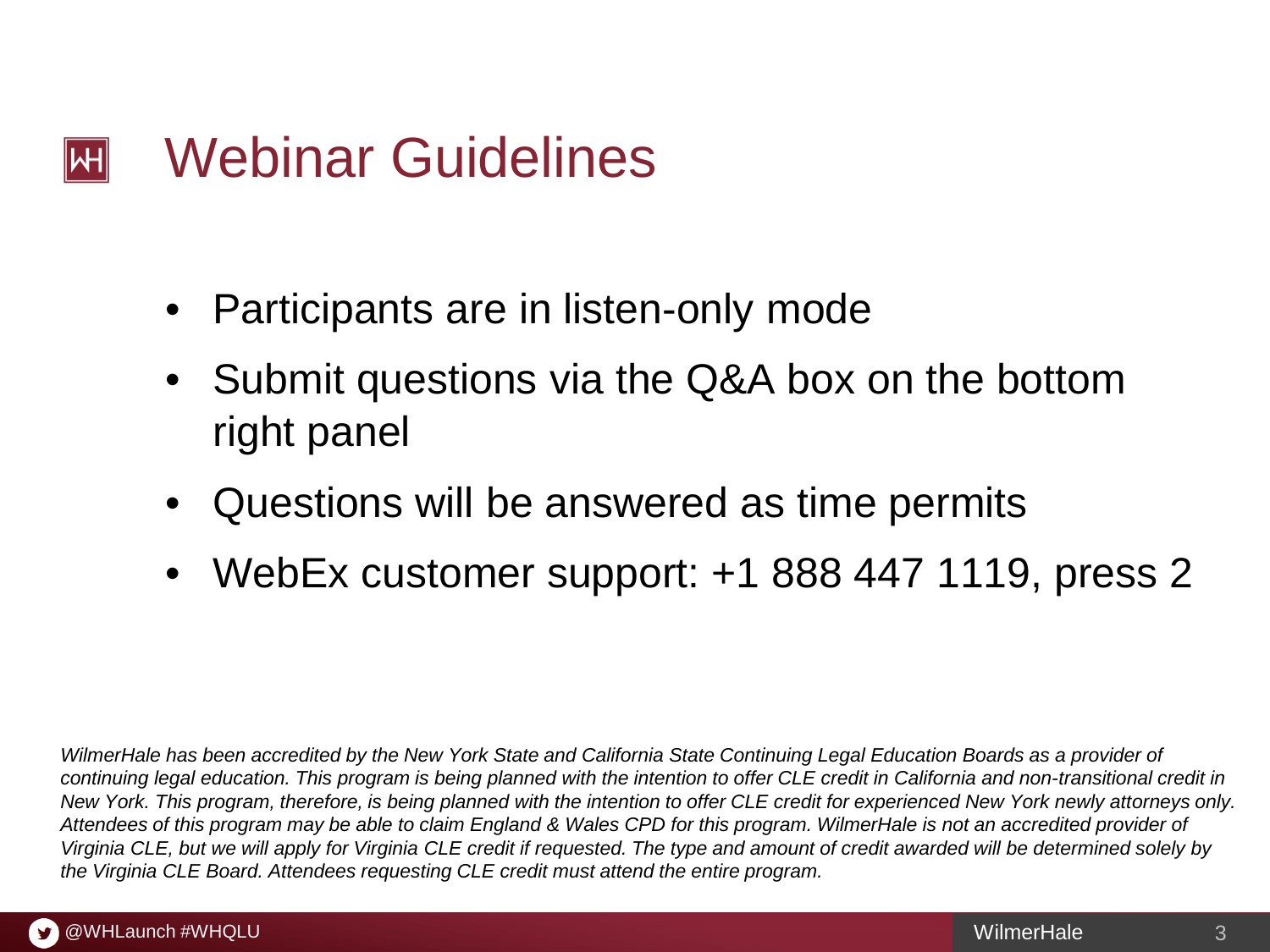

- **University licenses:** 
	- Why they differ from 'commercial' licenses
	- How they differ
- **Government funding**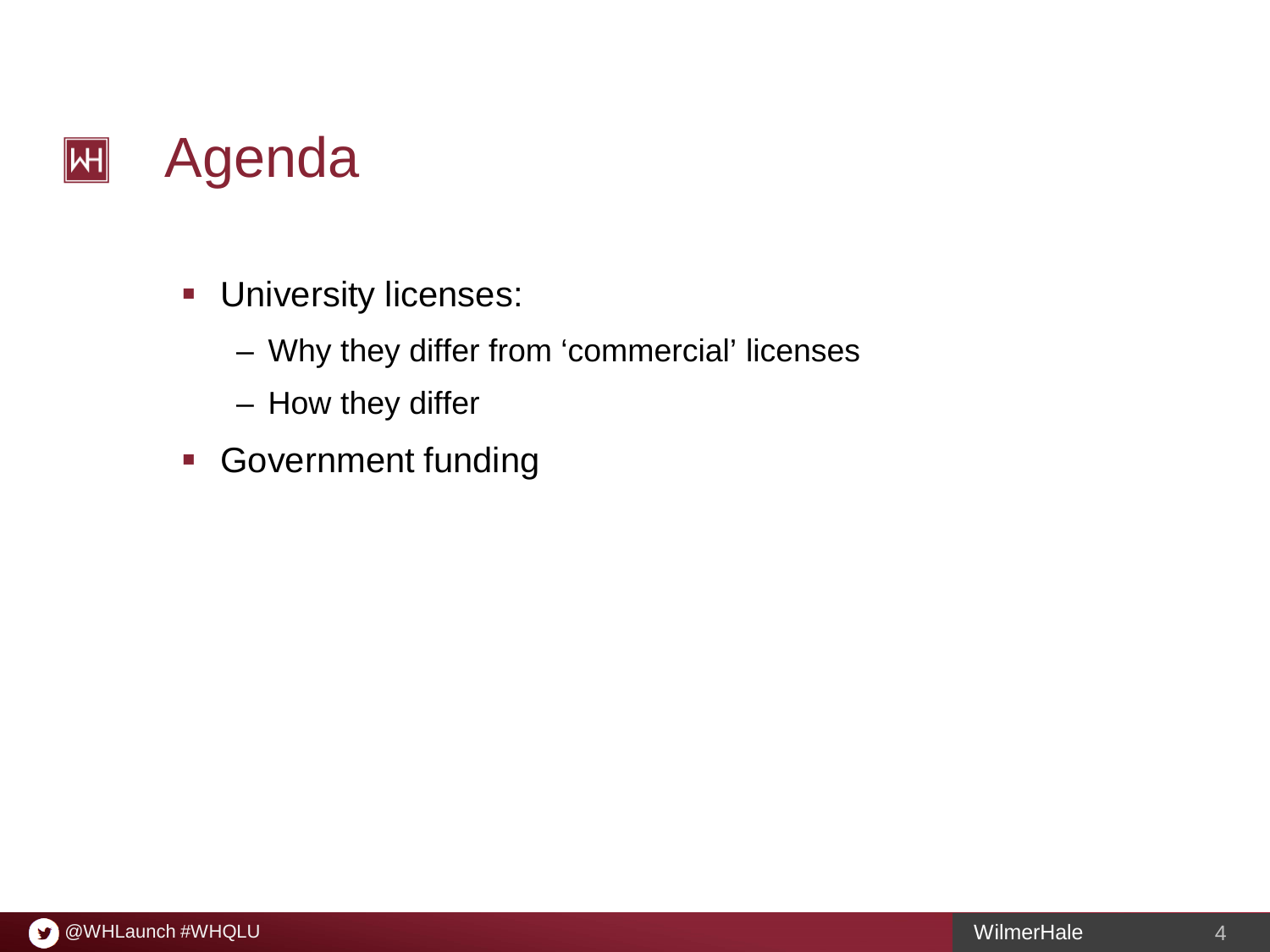#### Why University Licensing Is Different  $\left\| \mathsf{H} \right\|$

- Goals of University
	- Education, public interest, faculty incentives, return
- Various constituencies
	- Licensing office, faculty/students, agencies, academic
- Concerns over conflicts of interest
	- Financial interests in research
	- Consulting days/privilege
- **IP** is often early-stage
- Requirements imposed by government funding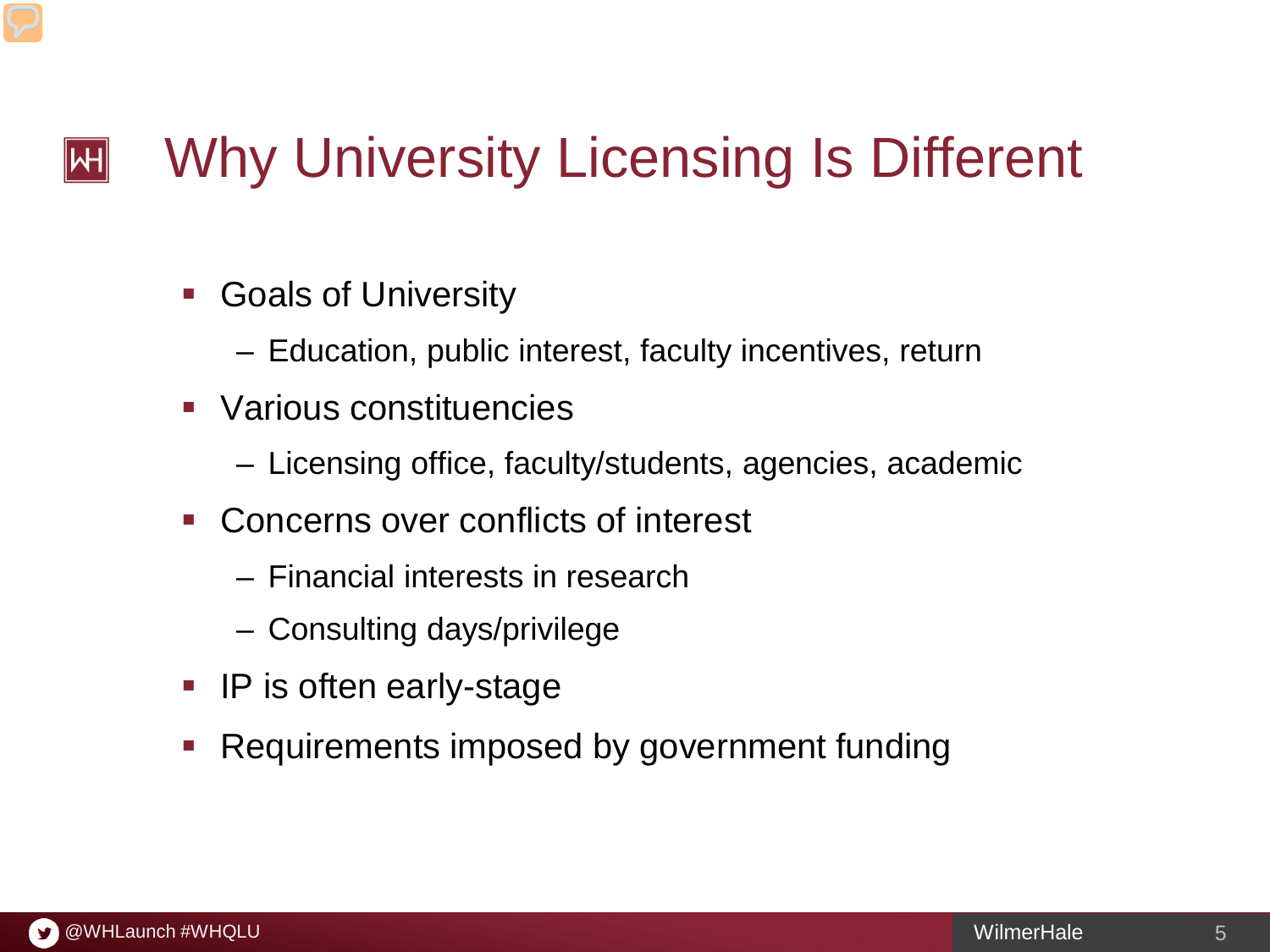#### How University Licenses Differ  $|\mathsf{H}|$

- Scope of rights
- **Diligence obligations**
- **Financial, Equity terms**
- **Patent prosecution and enforcement**
- **Relationship with professors**
- **Liability allocation**
- Bayh-Dole compliance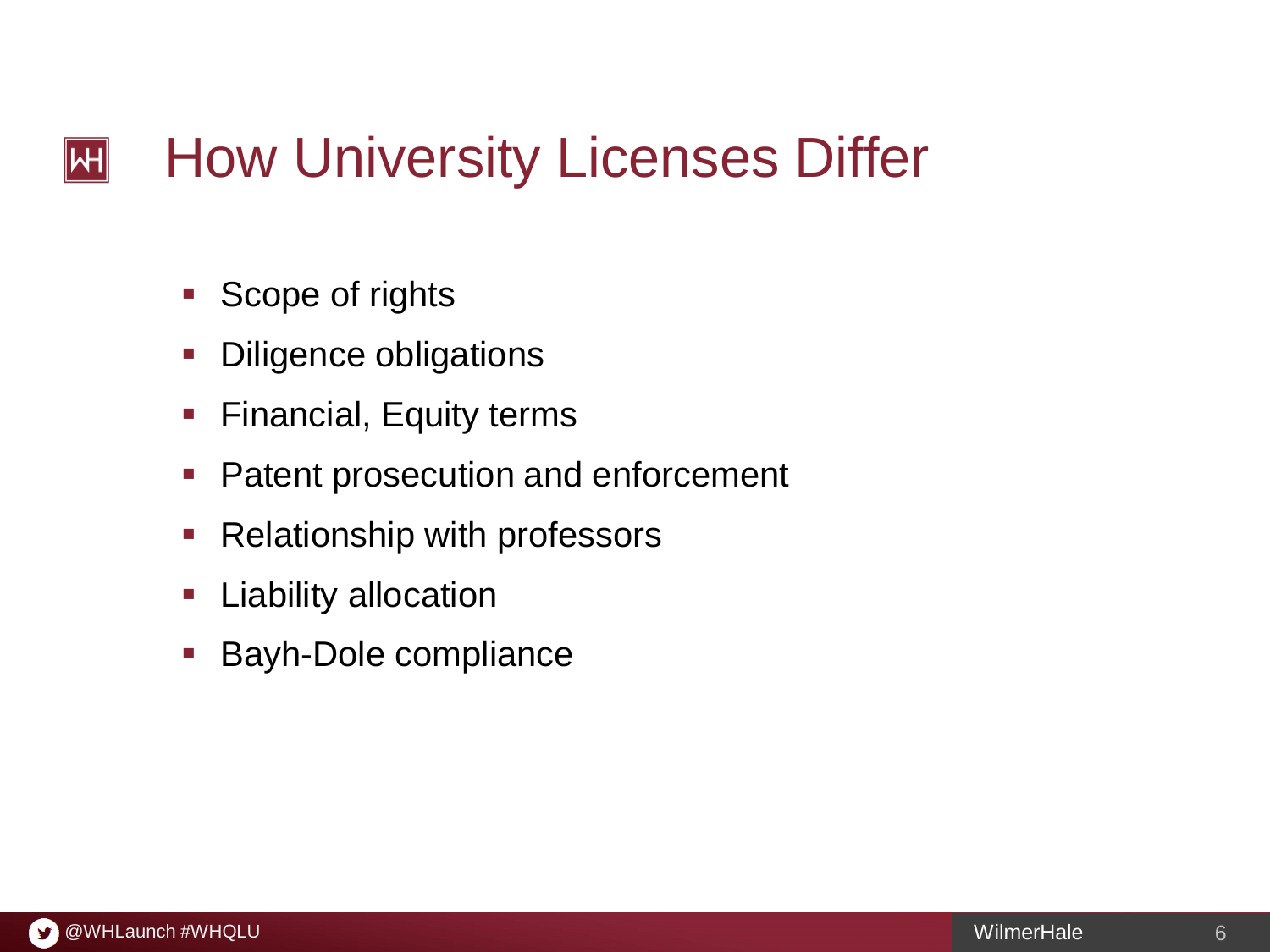#### Scope of Licenses: Subject Matter  $\mathsf{I}\mathsf{H}\mathsf{I}$

### **Patents**

- Typical: Existing patent family, not new matter in CIPs
- Sometimes: Dominated improvements, same inventors
	- Usually time-limited (within 3 years after license agreement)
	- Often subject to obligations to research sponsors
	- May require an option payment
- Never: general improvements by University
- Know-how
	- Sometimes
	- Only if disclosed by inventor
	- Expect to pay a royalty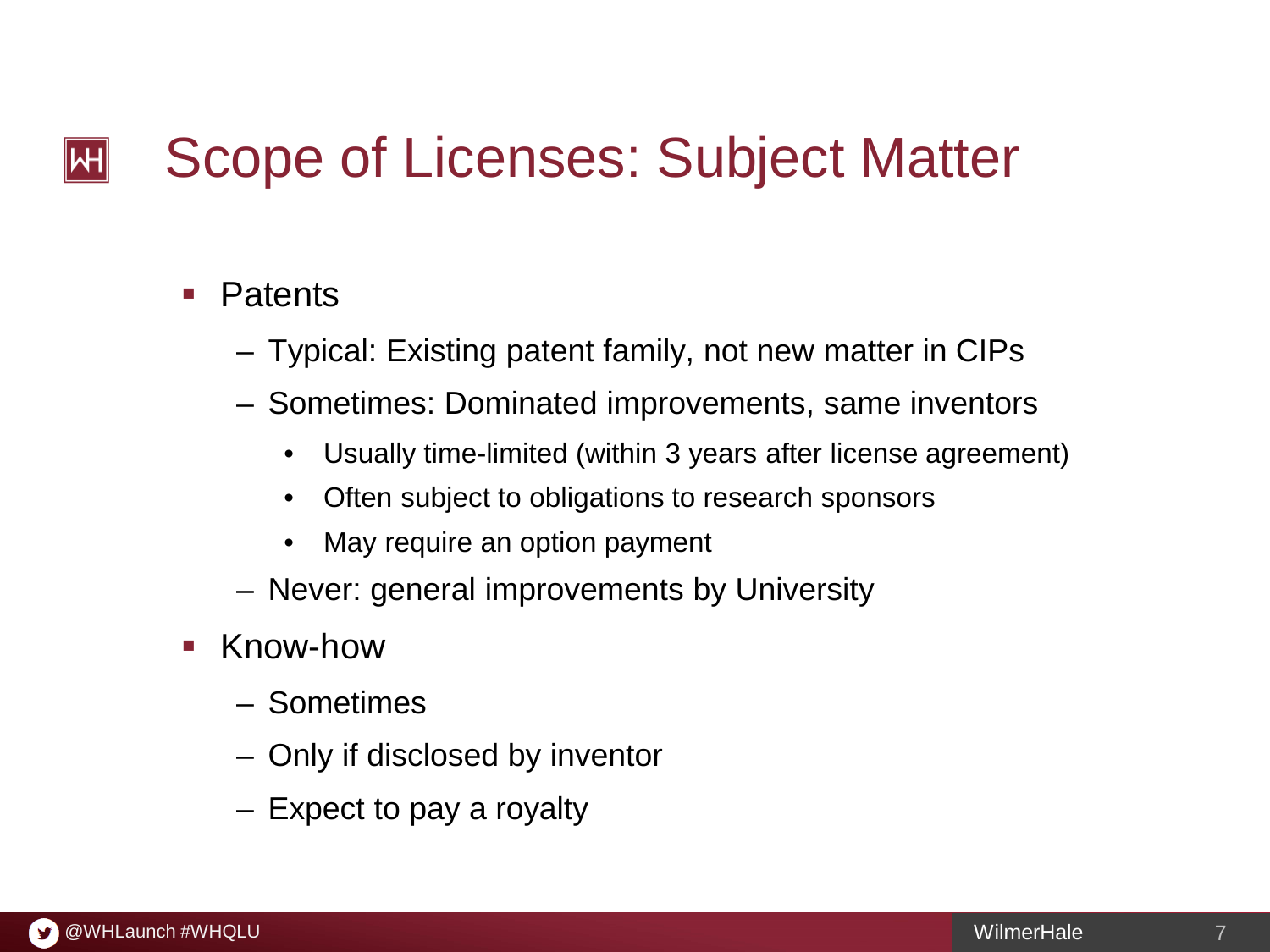#### Scope of Licenses: Breadth of Rights  $\mathsf{|\mathsf{H}|}$

- **E** Field
	- Biotech: often able to get rights in broad fields
	- In some industries, non-exclusive rights may be more common
- Retained Rights
	- Use for (internal) research, education, clinical treatment
	- May extend to use with third party research sponsors
	- Sometimes: right to license other academic/non-profit research institutions
- **Sublicensing** 
	- Sometimes requires University consent
	- Often prohibit "naked" sublicensing
	- On termination, University typically can choose to assume sublicenses on terms of originally license vs. sublicense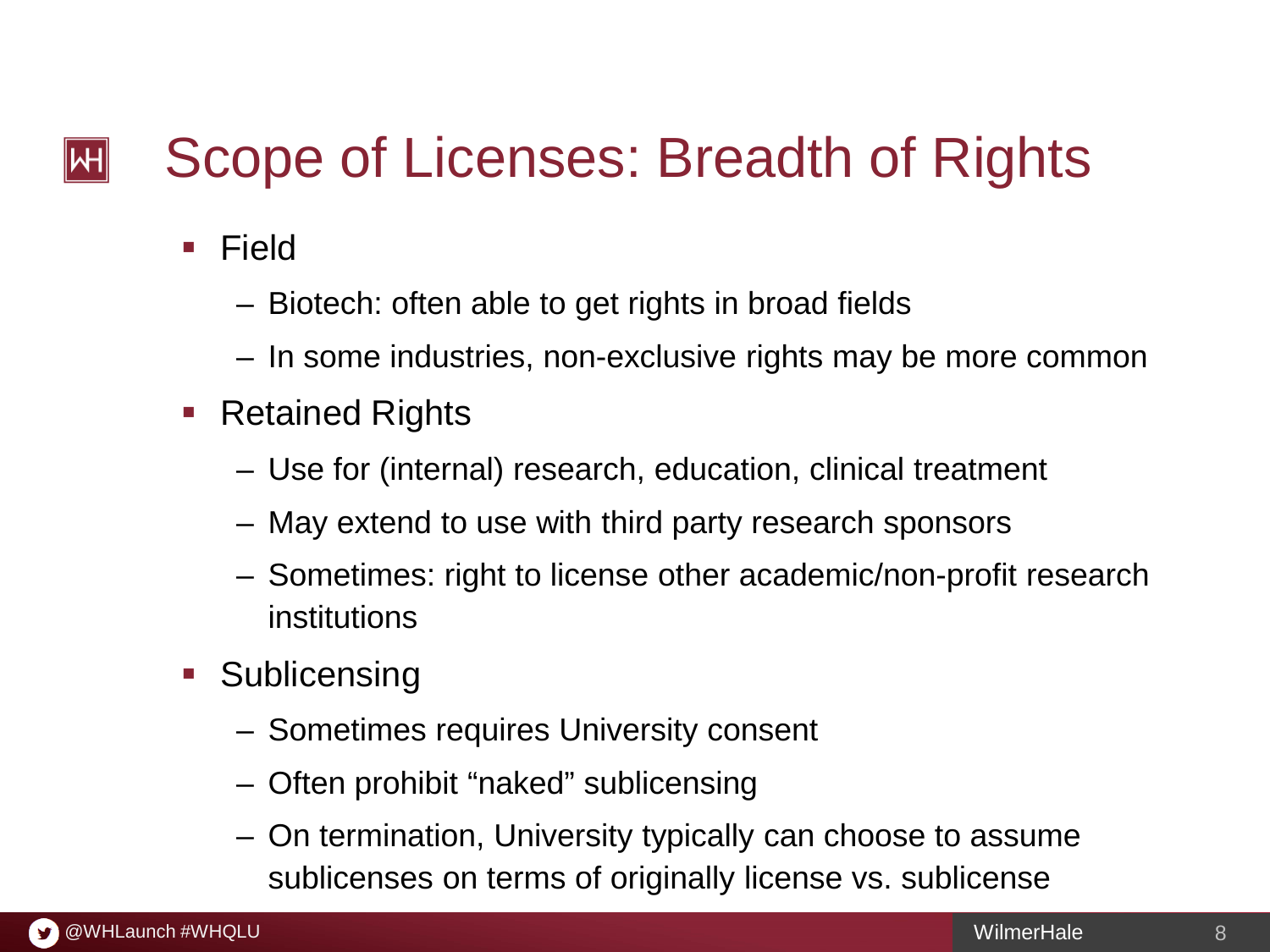

- **-** Commercially reasonable efforts
- **Plus: specific achievements by specific dates:** 
	- Fund-raising
	- Development funding
	- Development milestones
	- Sometimes: commercial milestones
- Reports of past/future development activities
- **University remedies** 
	- Conversion to non-exclusive
	- Termination
- **Mandatory sublicensing/march-in** 
	- "third party proposed products" provision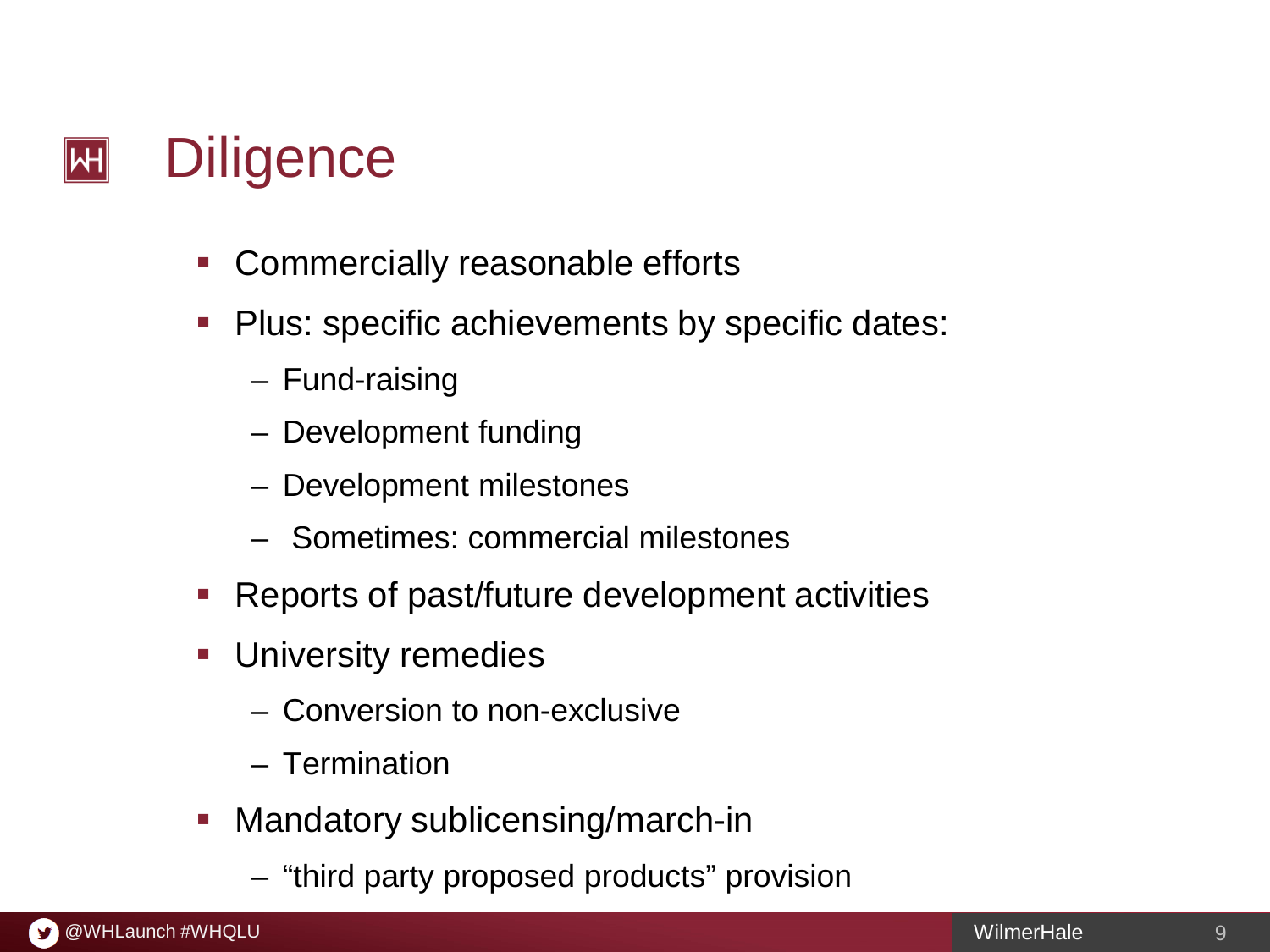#### Financial Terms  $\mathsf{|\mathsf{H}|}$

- **Up-fronts: option fee, license fee**
- Equity; M&A Percentage; Dilution Protection
- **Sublicense Income**
- **Milestones**
- Annual maintenance fee and/or minimum annual royalty
	- Creditable against royalties in same year
- **Royalties** 
	- Patent applications
	- Stacking
	- No deductions for generic/combination products
- Patent prosecution costs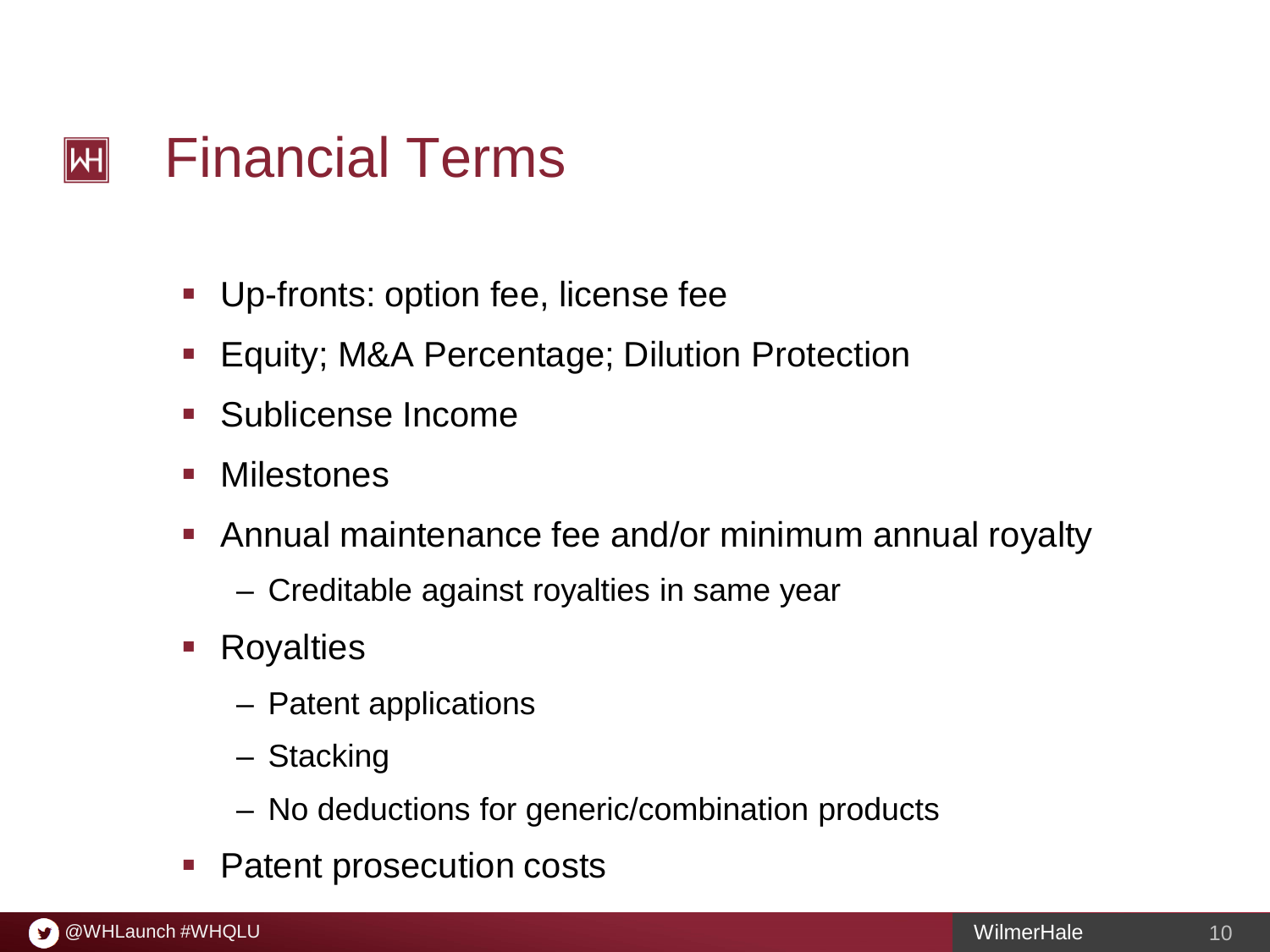#### Sublicense Income  $\left\vert \mathsf{H}\right\vert$

- Pay % of income received from granting sublicense
	- Ideally, clarify how to allocate among multiple IP sources
- Key = what's excluded
	- Pass-through royalty
		- Licensee pays University fixed percentage of sublicensee net sales
	- R&D payments
	- Patent prosecution/enforcement reimbursements
	- Other R&D materials/equipment
	- FMV of equity
	- Reimbursements of patent and other costs
	- FMV of cross-licenses from "non-cash consideration"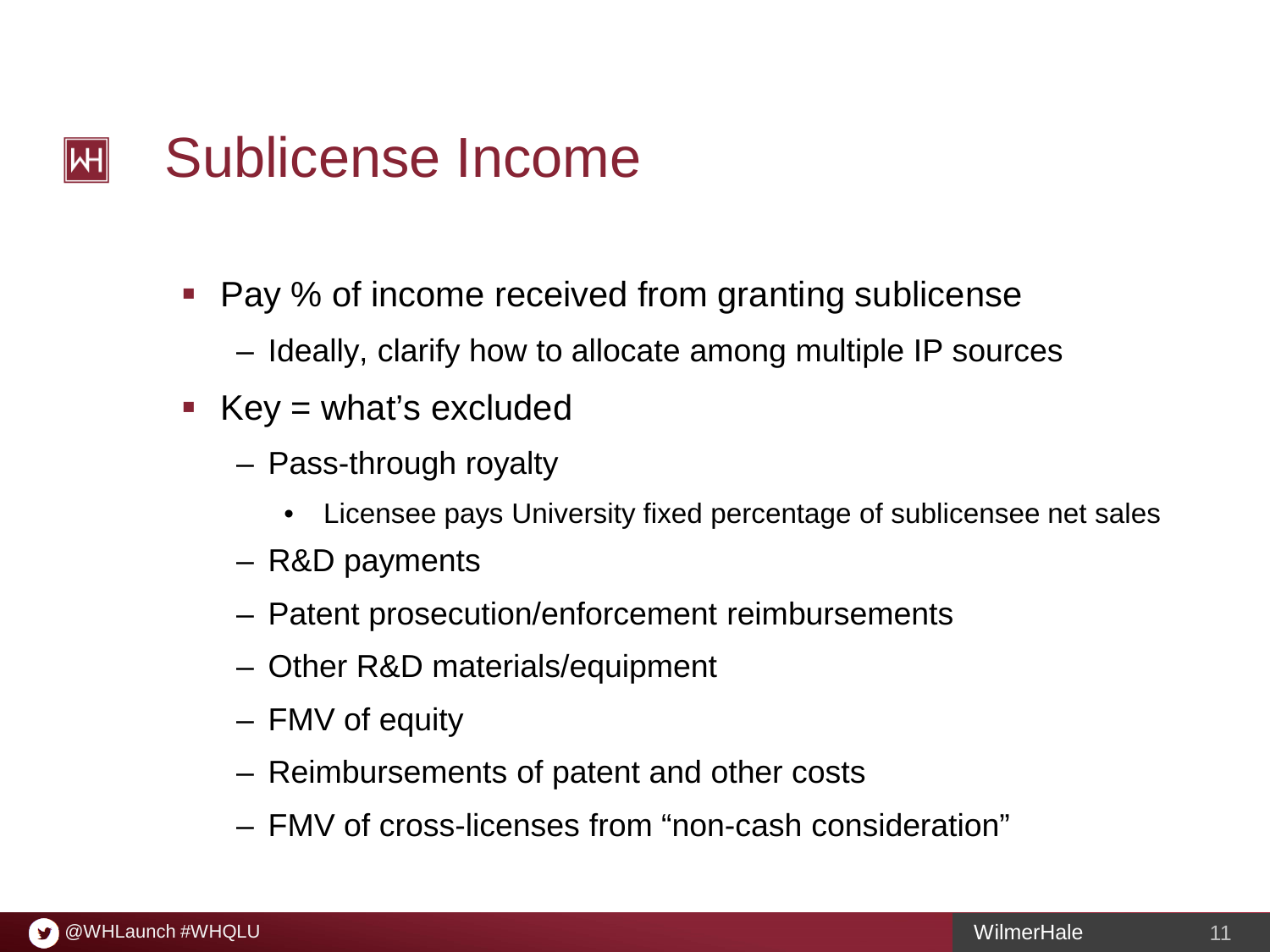#### Patent Prosecution and Enforcement  $\left\Vert \mathsf{H}\right\Vert$

- University usually controls prosecution
	- But licensee can comment
	- University will let licensee step-in before abandonment
- Licensee reimburses University's prosecution costs
	- Can be pro rata if there are multiple non-exclusive licensees
	- Failure to pay  $\rightarrow$  loss of license (by country/patent)
- Most universities have reluctantly come around to letting exclusive licensee have first right to enforce
	- Some still impose restrictions
	- Need right to name University as a party for standing
	- No settlement without University consent
- Recoveries are shared:
	- At a minimum, licensee pays an equivalent royalty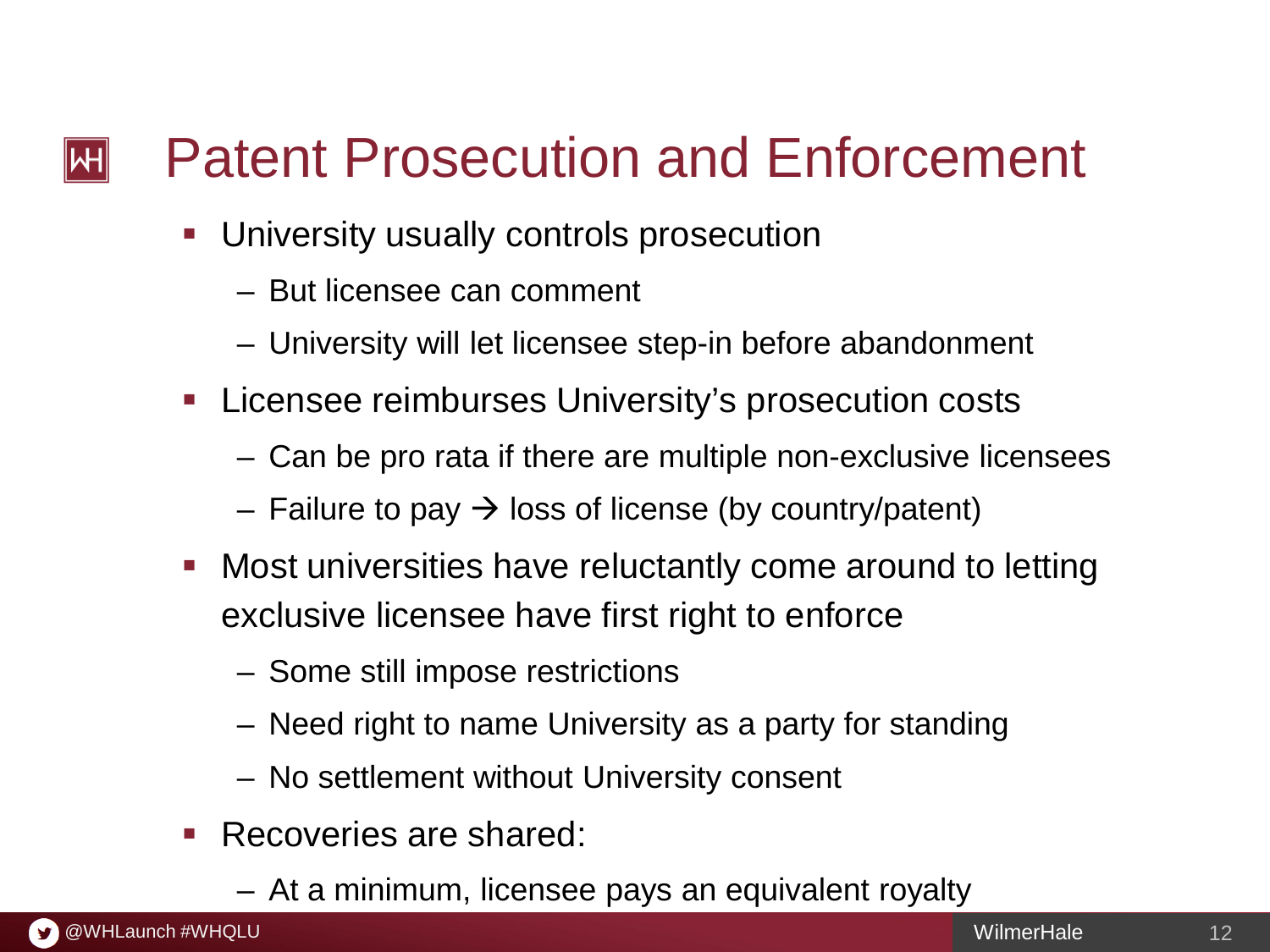#### Relationship with Professors  $\left\Vert \mathsf{H}\right\Vert$

- **Universities are becoming more involved in** reviewing/approving consulting arrangements
	- Perhaps driven by recent Stanford v. Roche case
- **Now often requiring an 'addendum' applying University's IP** policy verbatim
- Read the IP policy ahead of time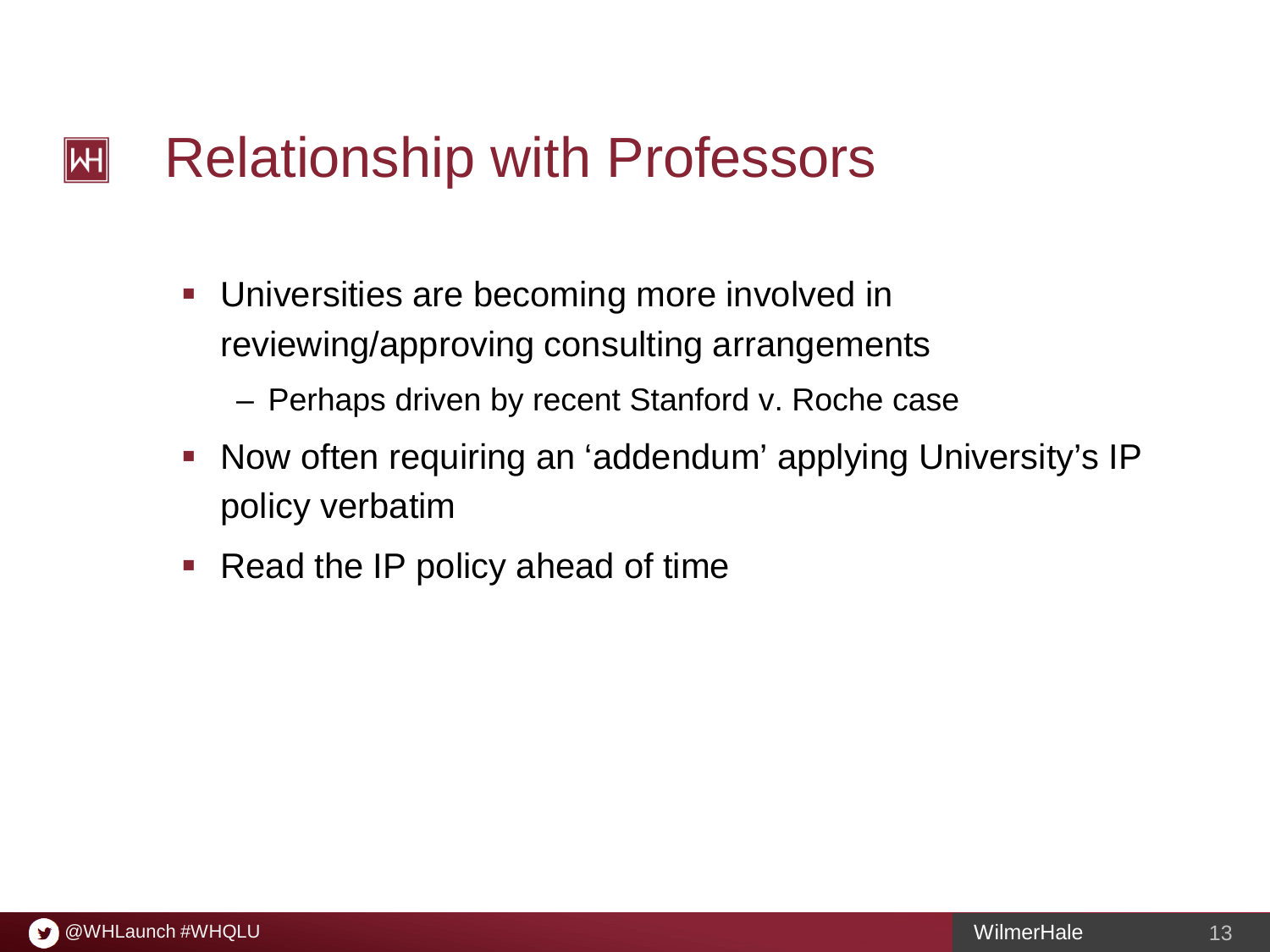#### Liability Allocation  $\left\Vert \mathsf{H}\right\Vert$

- **Representations** 
	- Minimal reps from University:
		- To knowledge, University has the right to grant the licenses
- Indemnification
	- University will give no indemnification
	- Licensee not responsible for University's negligence/misconduct
- **Insurance** 
	- Licensee must carry insurance
	- Self-insurance must be approved by University's risk management organization
- **Non-use of University name**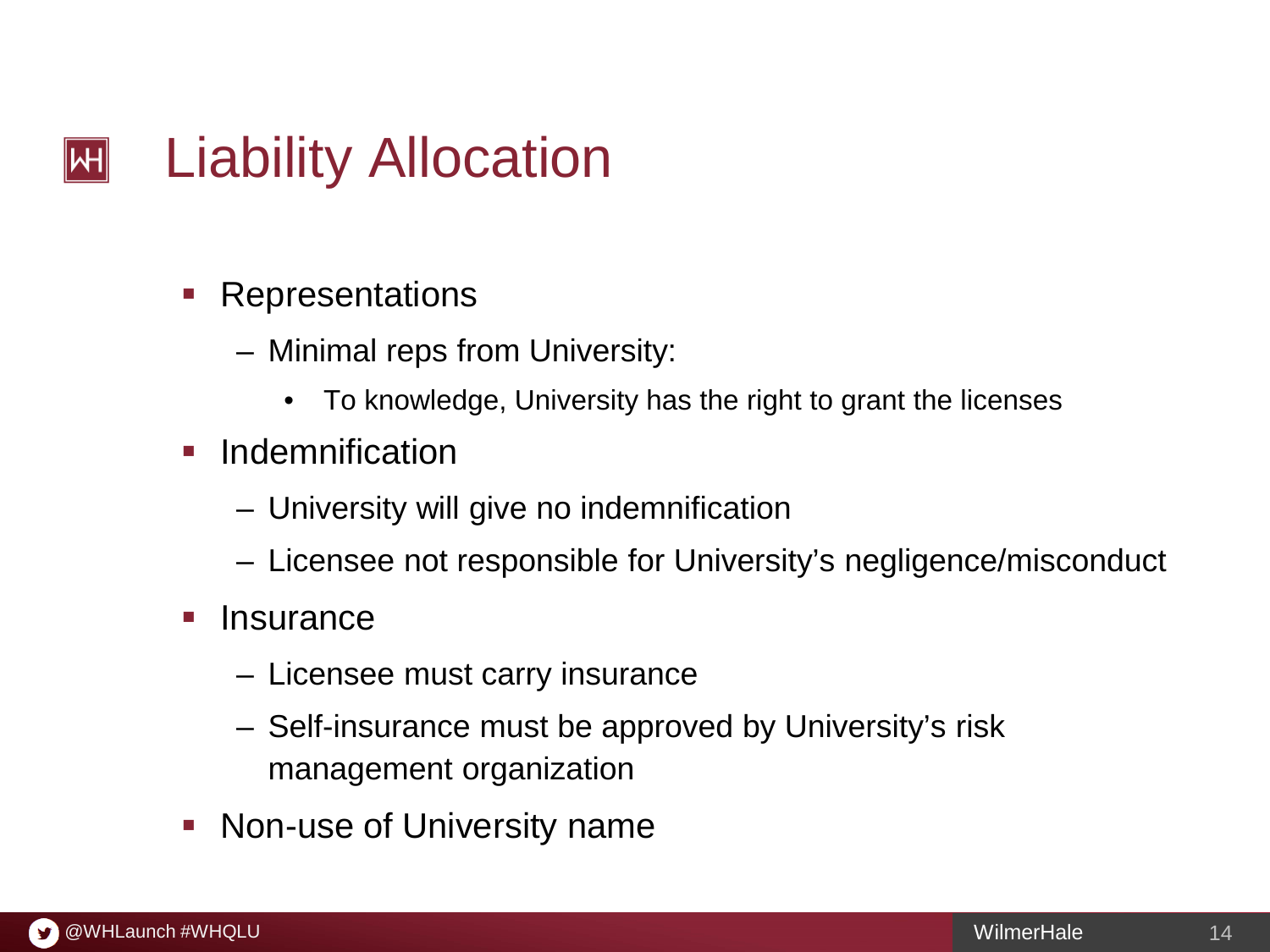## Requirements Imposed by Government  $|\mathsf{H}|$ Funding

- **Tax-exempt bond financing**
- **Bayh-Dole compliance**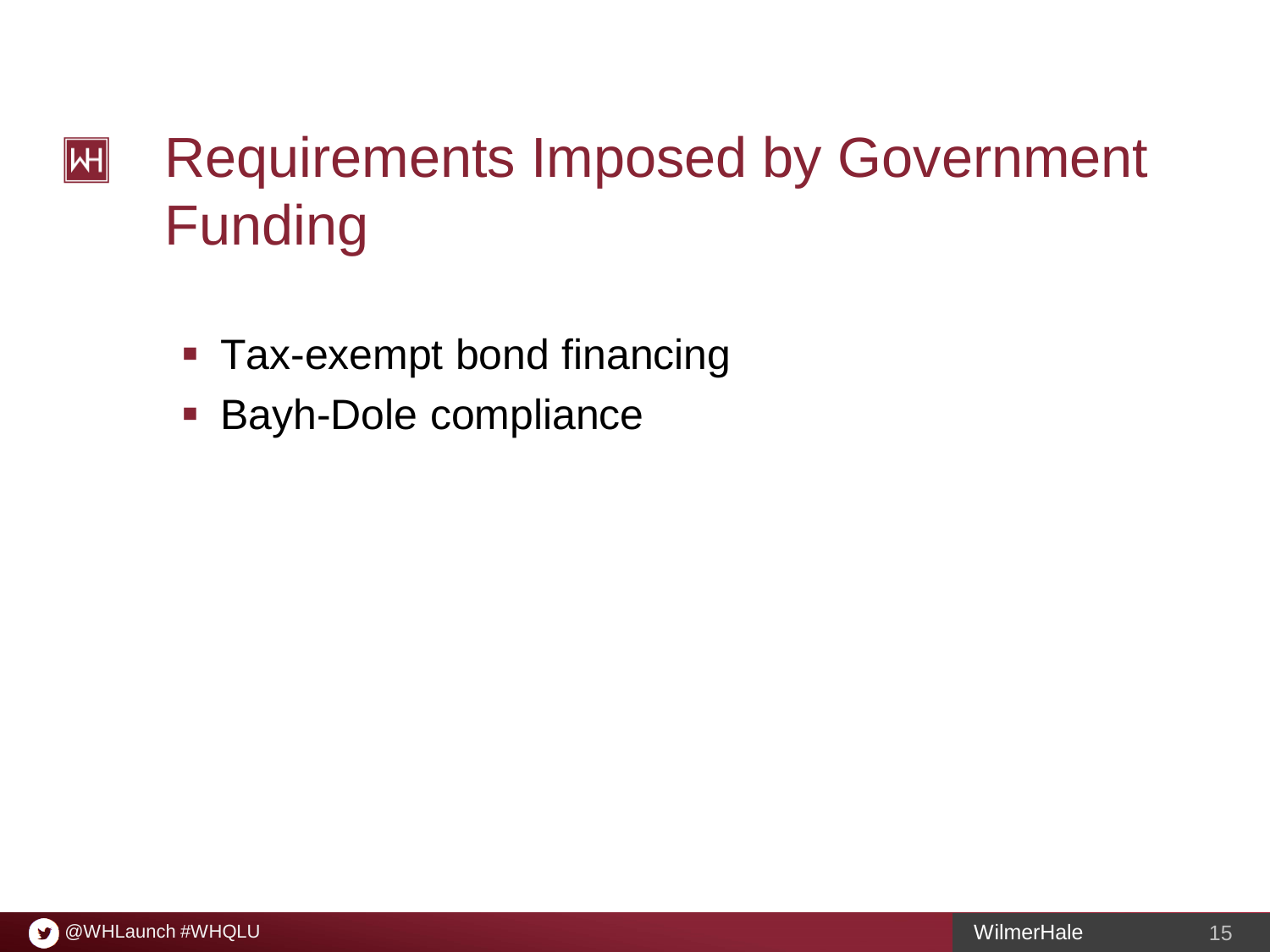#### Tax-Exempt Bond Financing Limitations  $|\mathsf{H}|$

- **Tax-exempt government bonds may be used to construct public** universities' facilities
- Tax exemption is subject to a "private business use test"
- **IRS** guidance: "[W]hen private entities or the federal government sponsor research at a facility financed with tax-exempt bonds, such research agreements may result in the bonds meeting the private business use test," but
	- Corporate-sponsored research is not private use if corporate sponsor must pay competitive pricing to use resulting technology
	- Research agreement is not private use if sponsors fund "governmentally performed basic research" and other conditions are met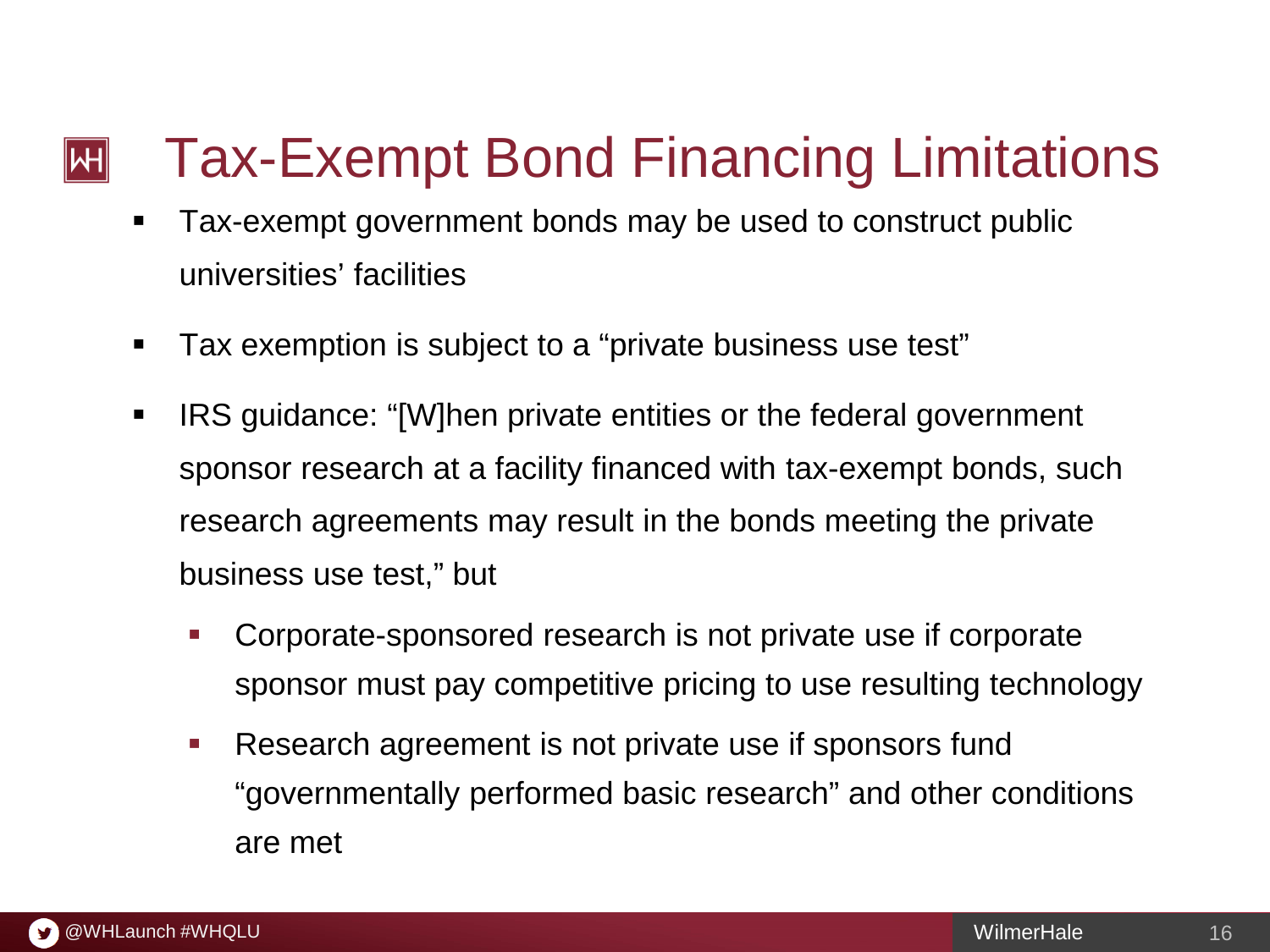#### Federal Funding of University Research  $\left\Vert \mathsf{H}\right\Vert$

- Total annual U.S. R&D spending approximately \$500B, with federal share around 30% in recent years
- Total U.S. federal government R&D \$147B (FY 2016 est.)
- Concentrated within a few agencies (FY 2016 est.)
	- 48% Defense Department
	- 22% Health & Human Services (NIH)
	- 10% Energy Department
	- 9% NASA
	- 4% NSF
- Approx. 60% of university R&D is federally funded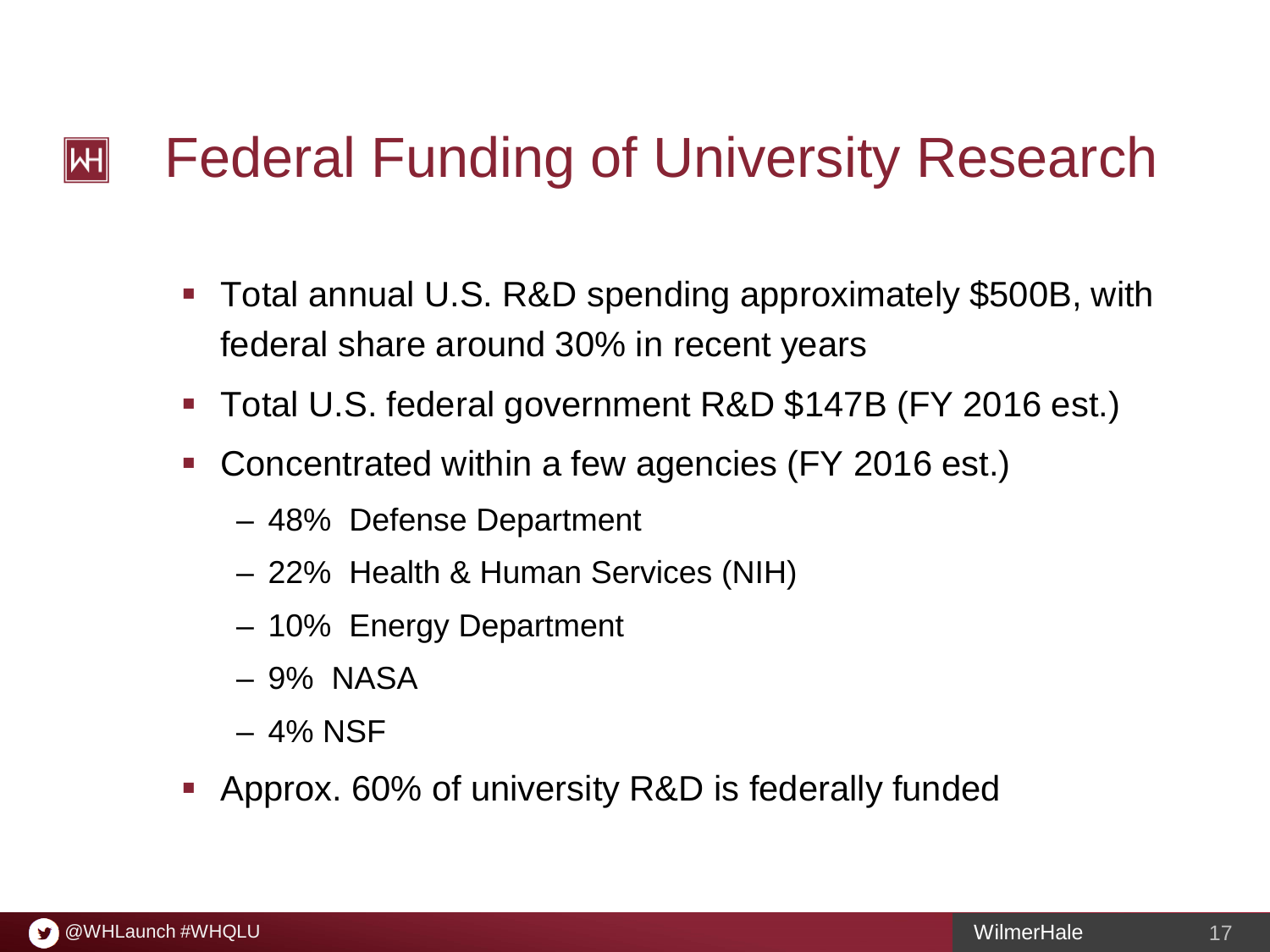#### Federal Funding Agreements  $\left\Vert \mathsf{H}\right\Vert$

### ■ Grants

- Most common source of federal funding for university research
- Federal funding for public purpose
- Minimal government involvement in the work
- Cooperative agreements
	- Like a grant, but with more substantive involvement by the government funding source
- Contracts
	- Acquisition of specific goods and/or services for use by the federal government
	- May include research services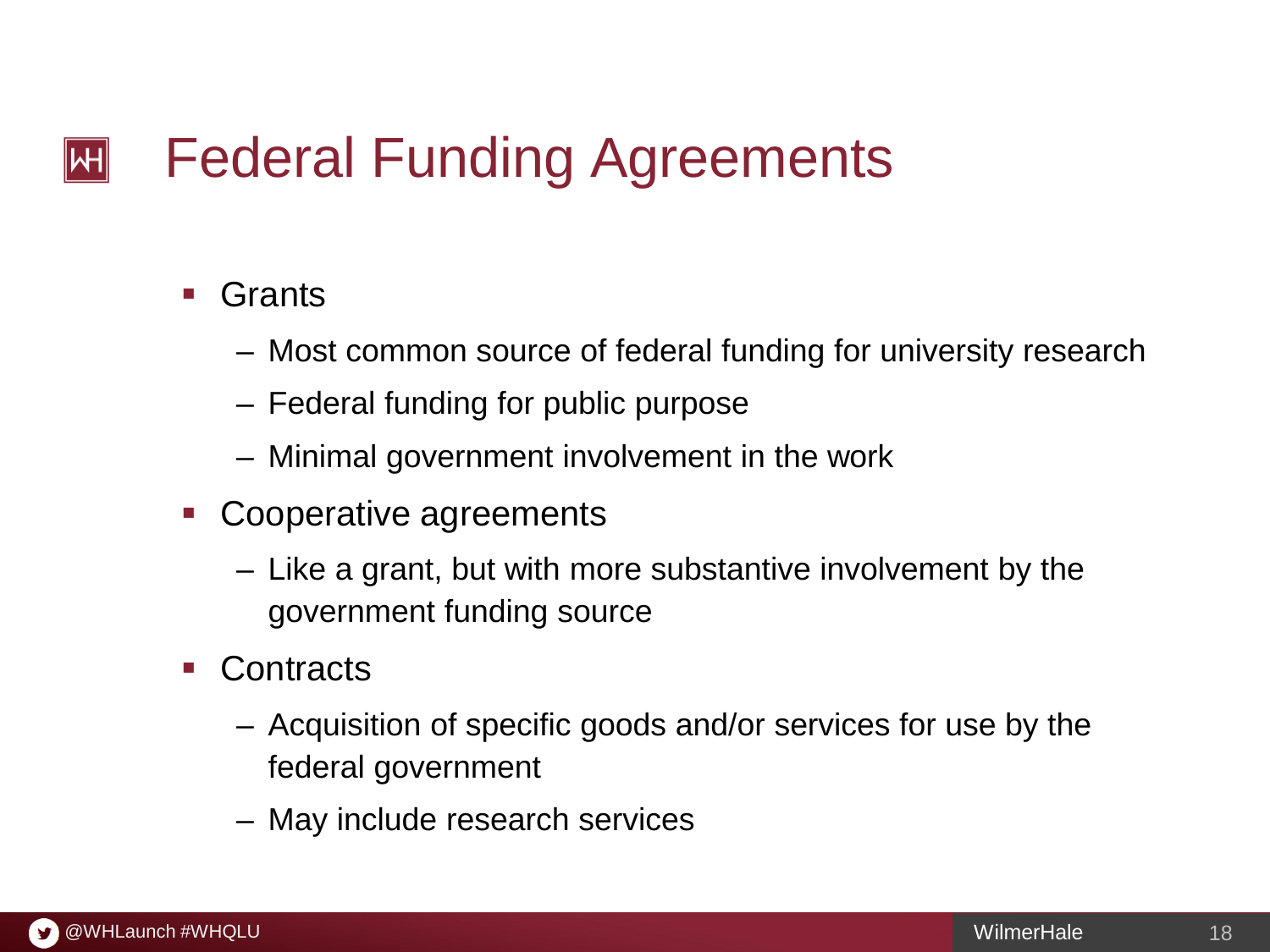## Patent Rights Under Federal Funding  $\left\Vert \mathsf{H}\right\Vert$ **Agreements**

- Historically, federal agencies took title to inventions made with government funds
- Bayh-Dole Act, 1980 (35 U.S.C. §201 et seq.)
	- Allowed small businesses and non-profits to retain title to "subject inventions" arising from federal funding agreements
	- Subject to conditions intended to promote commercialization and the U.S. economy
	- Government receives nonexclusive license rights, in lieu of title
- **Policy extended to large businesses in 1983 by non-statutory** Presidential Memorandum
	- Energy, NASA, and NRC still obtain title for large business inventions, subject to waiver procedures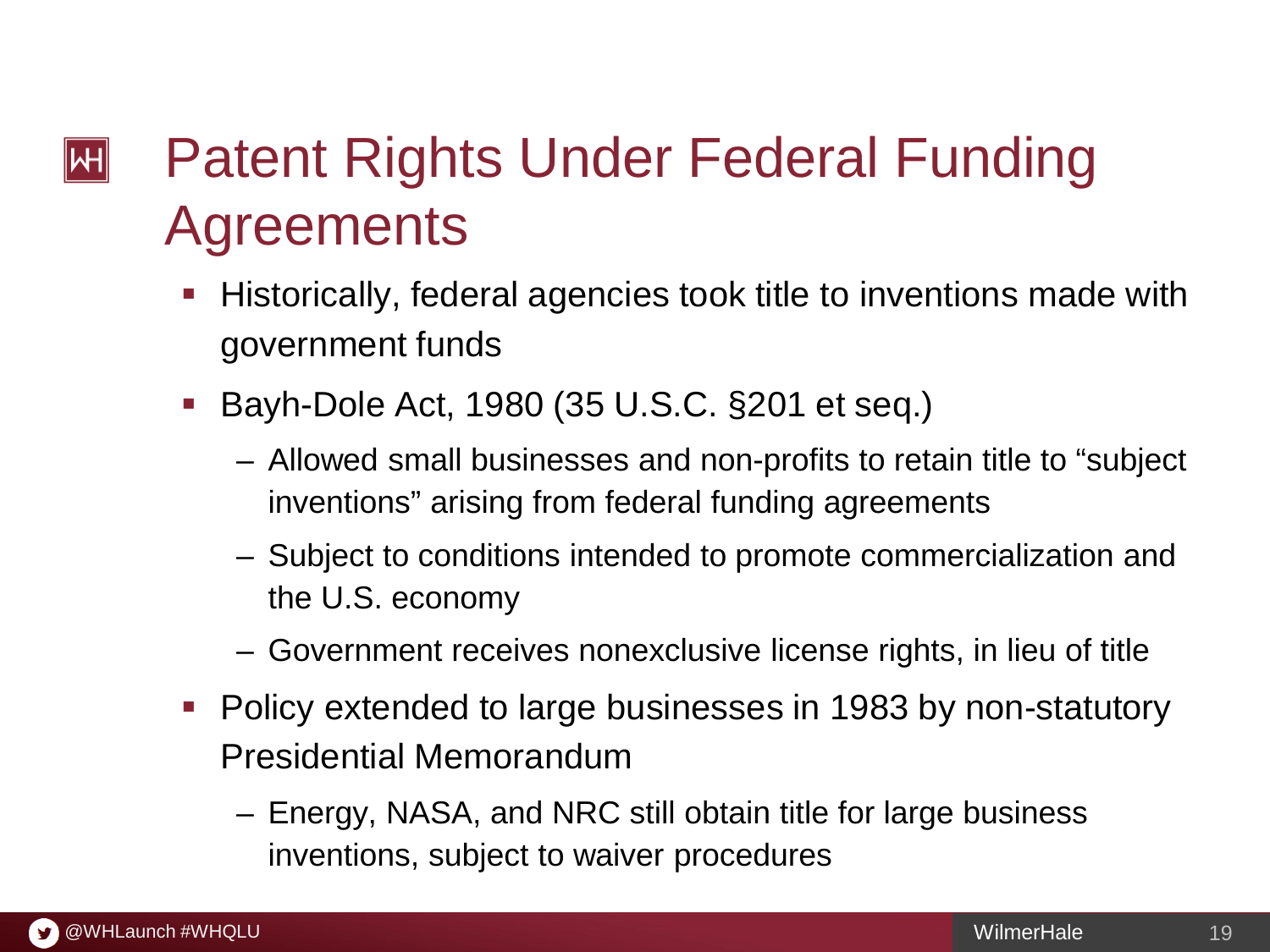#### Applicability of Bayh-Dole  $\left\| \mathsf{H} \right\|$

- **F** "Funding agreement" means any contract, grant, or cooperative agreement entered into between any Federal agency, other than the TVA, and any contractor for the performance of experimental, developmental, or research work funded in whole or in part by the Federal Government
- "Subject invention" means any invention of the contractor conceived or first actually reduced to practice in the performance of work under a funding agreement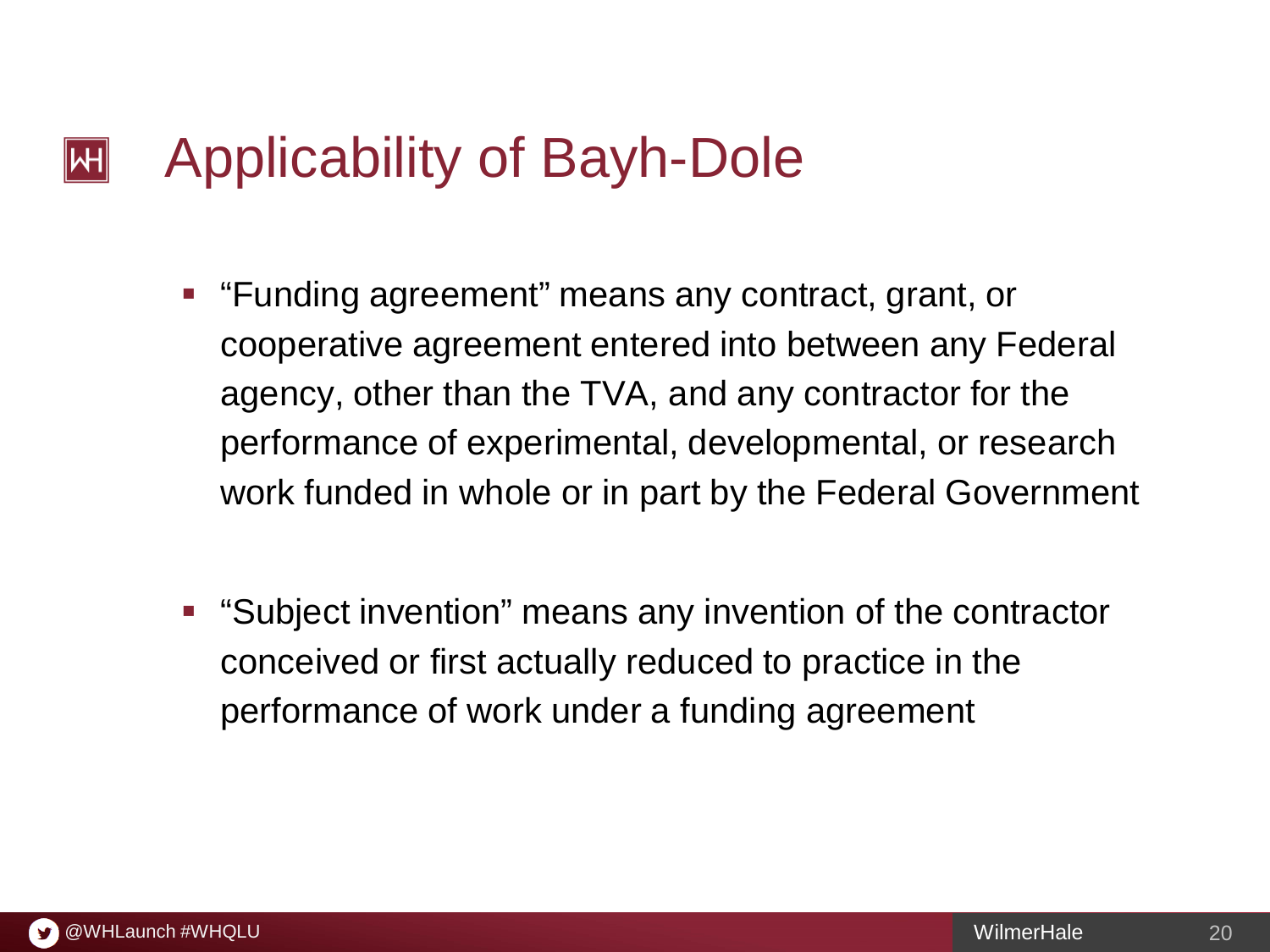#### Scope of "Subject Invention"  $\left\Vert \mathsf{H}\right\Vert$

- "Conceived" OR "first actually reduced to practice"
- "In the performance of"
	- Liberally construed by courts
	- Invention need only have a "close and umbilical relationship" to the government funded work
	- Temporal connection: During the period of performance?
	- Substantive connection: Encompassed within the statement of work?
- Universities and other recipients should tailor statements of work to avoid unduly broad assertion of government rights
- Licensees should inquire if an invention is not described as a subject invention, but seems related to a federal research program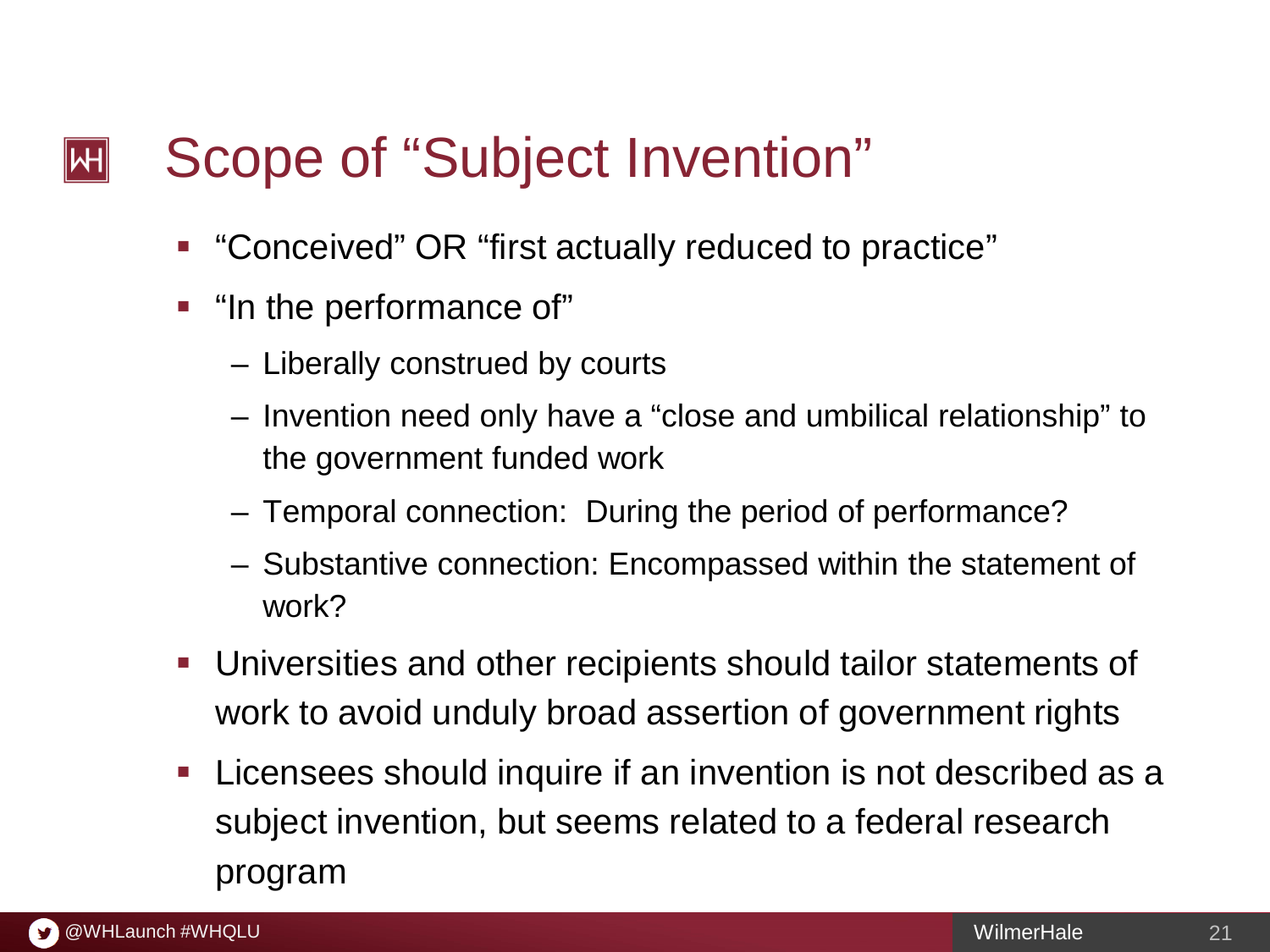#### Bayh-Dole Mechanics  $|\mathsf{H}|$

- Disclosure: Recipient must disclose subject invention to the funding agency within 2 months after it becomes known to personnel responsible for patent administration
- Election of title: Recipient may elect to retain title in subject invention, generally within 2 years
	- But: Stanford v. Roche (2011) established that recipients' rights are subject to prior contractual assignment by the inventors to their employer
- Confirmatory license: Grants the government a worldwide, nonexclusive, nontransferable, irrevocable, paid-up license to practice or have practiced for or on behalf of the United States
- Patent filing: Recipient must file patent application, generally within 1 year after election of title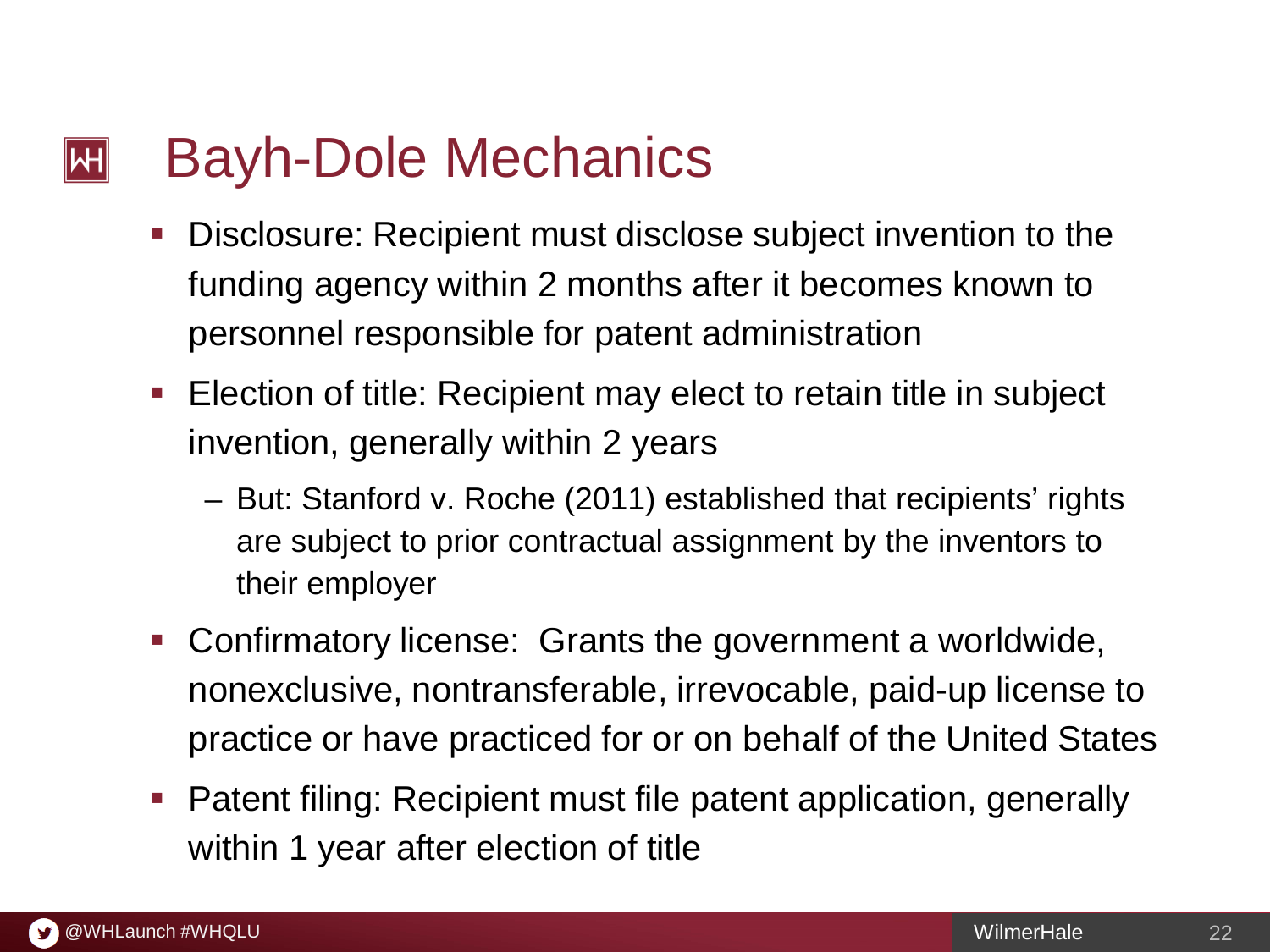#### Special Rules for Non-Profit Recipients  $\mathsf{I}\mathsf{H}\mathsf{I}$

- Must offer to license subject inventions to industry, with a preference for small business licensees
- Net royalty income must be used for research or education
- Post-assignment income must be shared with the inventor(s)
- Assignment of the inventions is not permitted without agency approval, except to organizations primarily engaged in management of inventions
- Assignees shall be subject to the same conditions as the recipient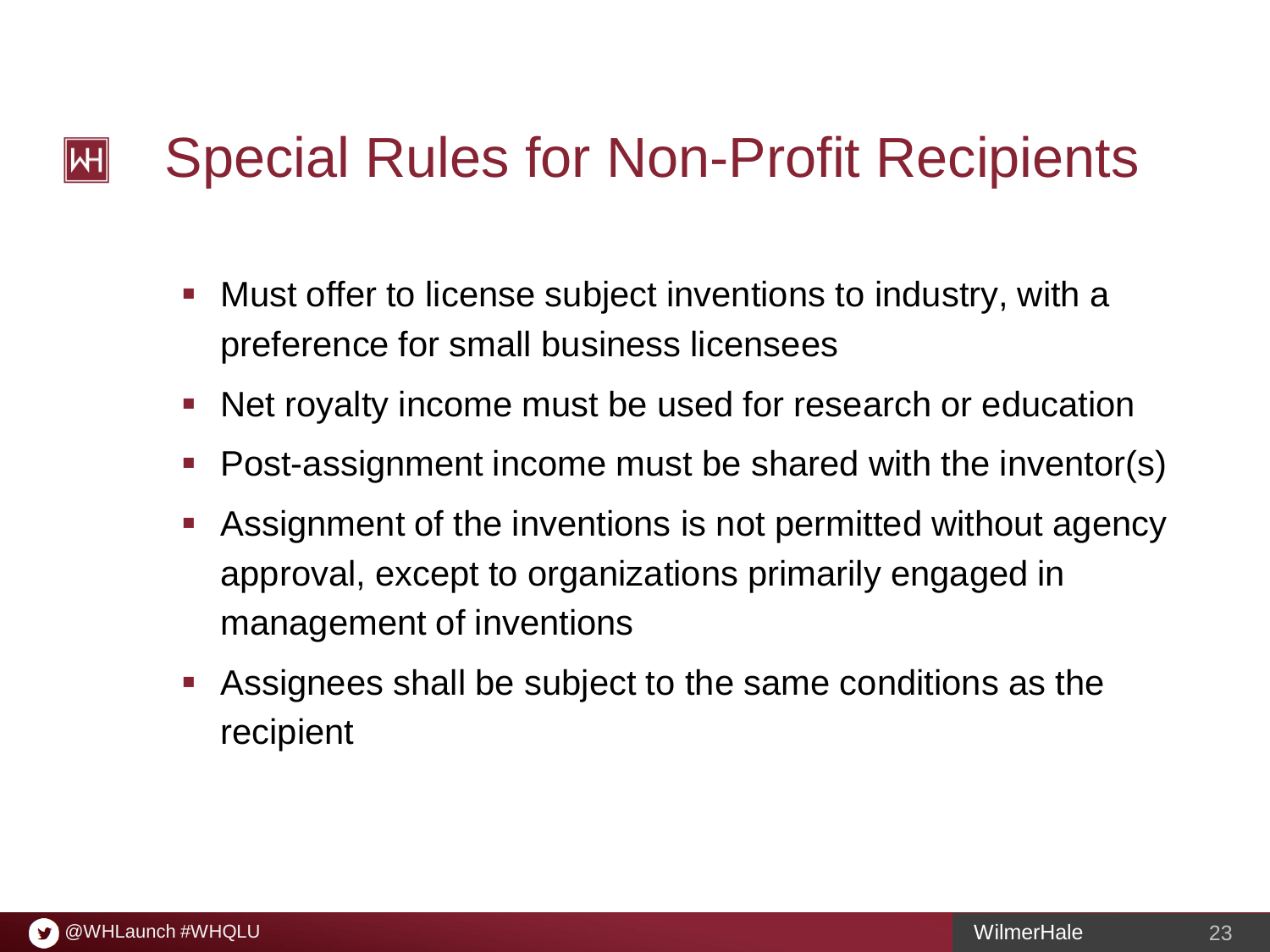#### Government Title  $\mathsf{|\mathsf{H}|}$

- Does the university have title?
- Government can obtain title in certain cases
	- Recipient fails to timely disclose or elect title (or elects not to retain title), provided that the agency requests title within 60 days after learning of the failure
	- In countries in which the recipient fails to timely file patent applications, and has not filed prior to receipt of government's request for title
	- I In countries in which the recipient decides not to continue steps to obtain or maintain patent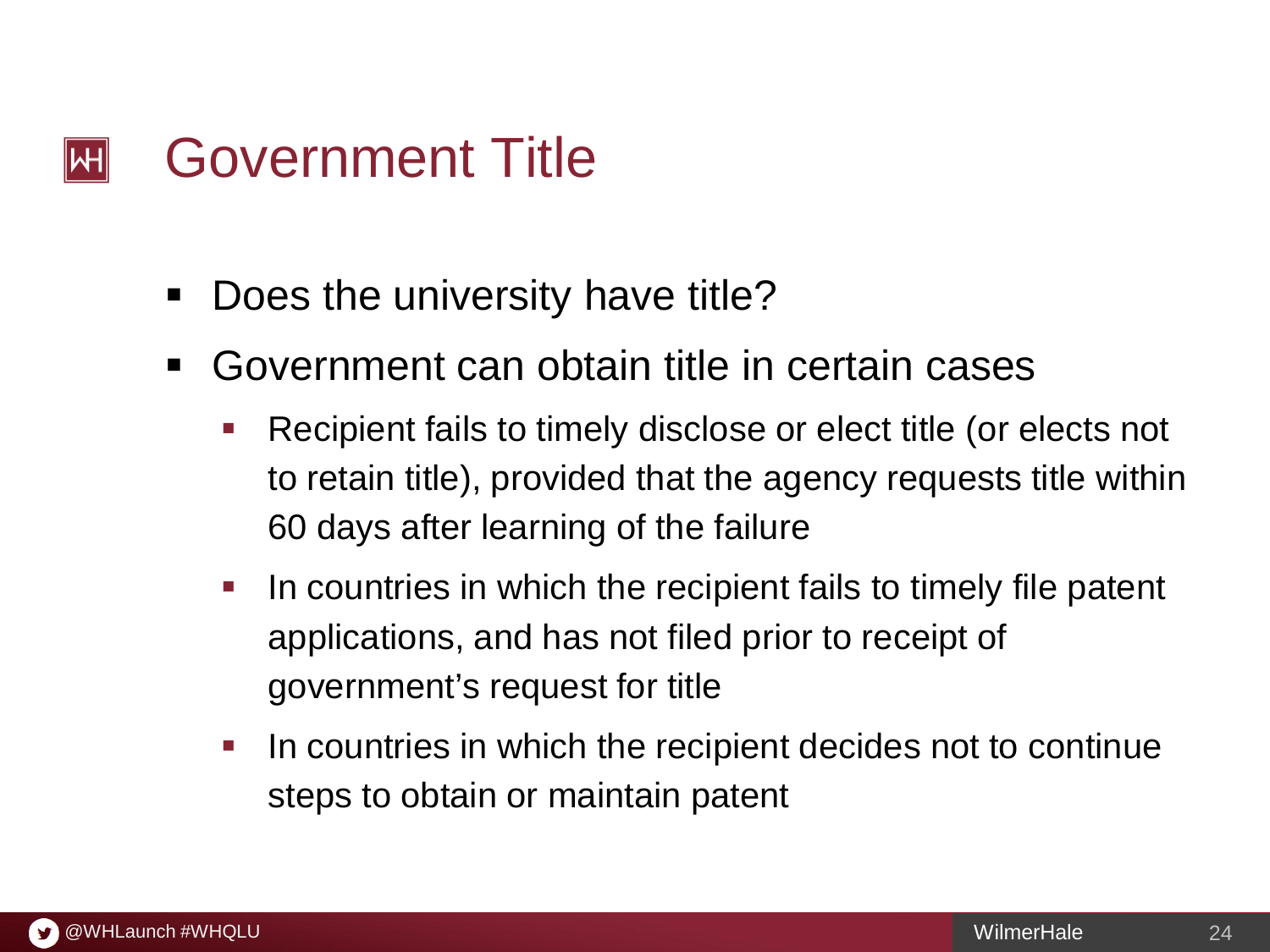#### March-in Rights  $\mathsf{|\mathsf{H}|}$

- Compulsory grant (or direct grant by Government if contractor refuses) of a nonexclusive, partially exclusive, or exclusive license in any field of use to a responsible applicant or applicants, upon terms that are reasonable under the circumstances.
- **Possible reasons for march-in:** 
	- Failure to make progress toward practical application
	- Necessary for health or safety
	- Necessary for public use per regulation
	- Failure to impose U.S. manufacturing terms
- **Subject to review by Court of Federal Claims**
- Occasionally threatened, but never actually used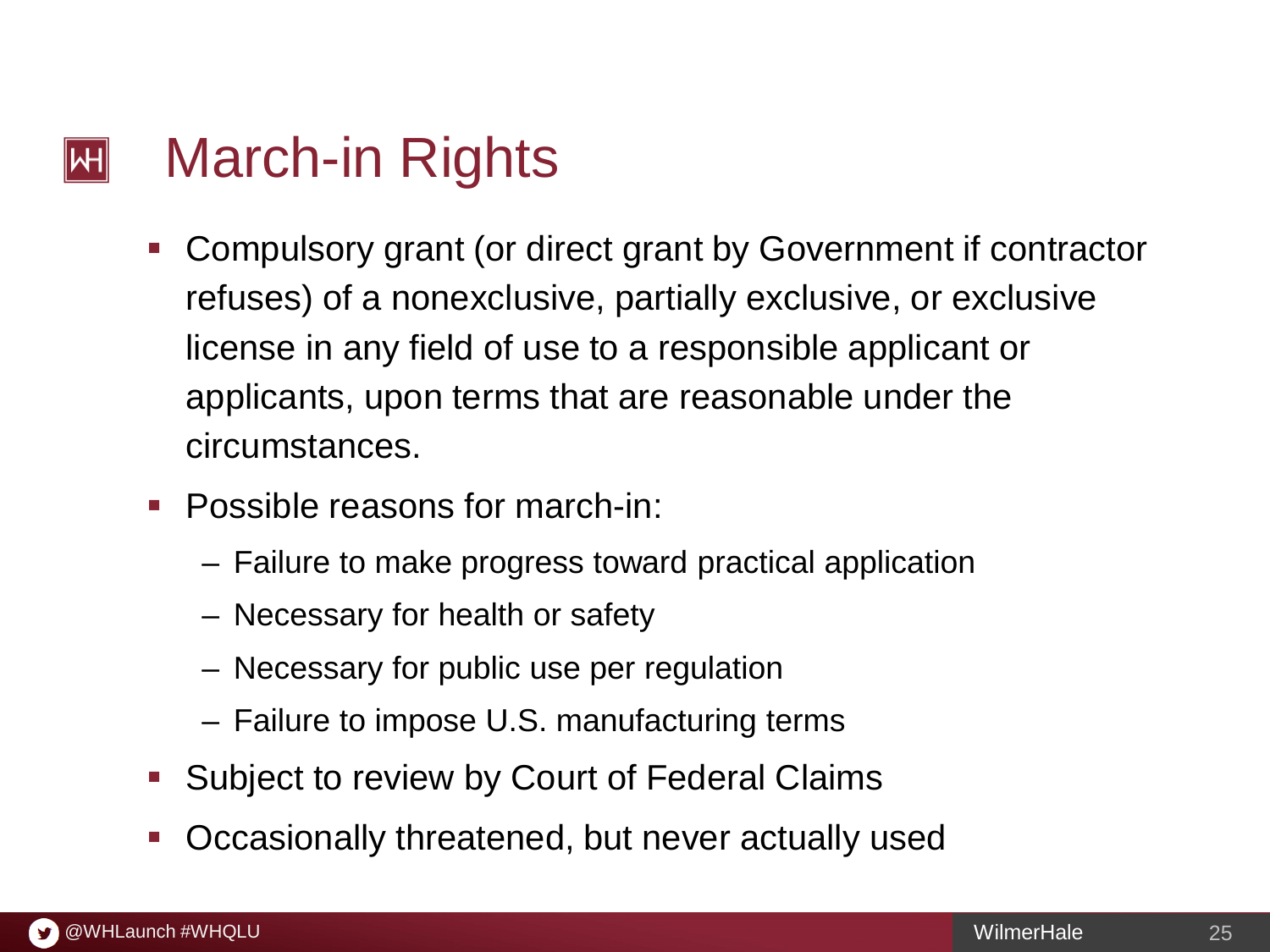#### Preference for U.S. Industry  $\mathsf{I}\mathsf{H}\mathsf{I}$

- **Licensees with exclusive right to use or sell any subject** invention in the United States must agree that…
- Any products embodying the subject invention or produced through the use of the subject invention will be "manufactured substantially in the United States"
	- "Substantially" is not defined
- Case by case waiver:
	- Reasonable but unsuccessful efforts have been made to grant licenses on similar terms to potential licensees that would be likely to manufacture substantially in the United States, or
	- Domestic manufacture is not commercially feasible.
- Waivers must be requested by the funding recipient, so requests are generally joint efforts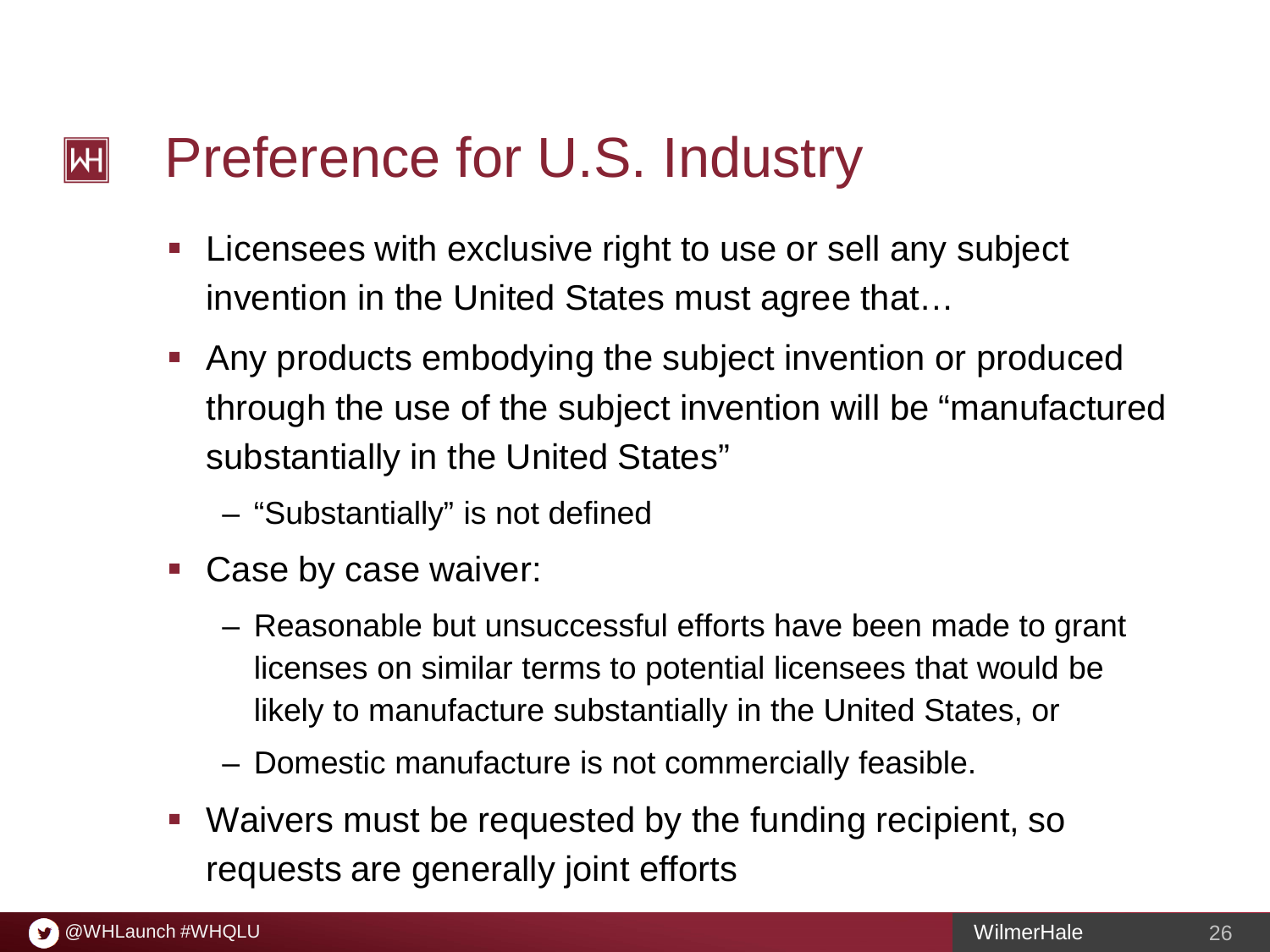## Government Rights in Derivative  $\left\Vert \mathsf{H}\right\Vert$ **Products**

- **The government is not entitled to automatic price discounts** simply because it purchases products that incorporate inventions in which it happens to hold a license."
- "[T]he government's rights attach only to the inventions created by federally funded research and do not necessarily extend to later inventions based on them. Thus, the government may have no rights in a next-generation invention that builds on federally funded technology if the new invention were not itself created by federally sponsored research." [GAO-03-536]
- **-** License agreements might still prohibit licensees from charging royalties to the government, without distinguishing between the subject invention and derivative products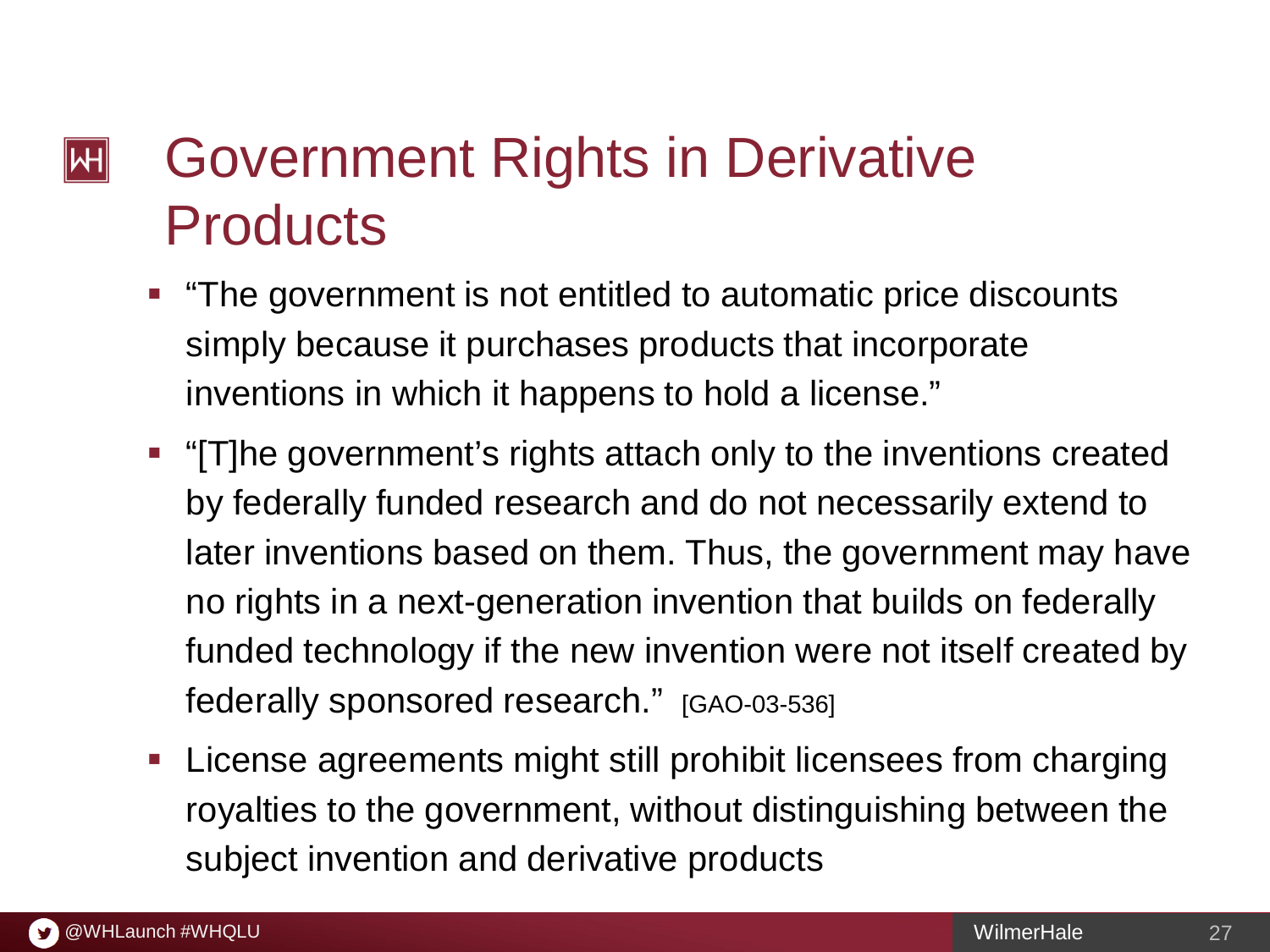#### NIH Dissemination Policy  $|\mathsf{H}|$

- NIH Policy promotes dissemination of the products of agency funding:
- **•** "Unique research resources" or "research tools" developed with NIH funds should be readily available for research purposes to qualified individuals in the scientific community
- "[L]icenses should be crafted to fit the circumstances, with the goal of ensuring widespread and appropriate distribution of the final tool product"
- **If the materials are patented or licensed to an exclusive** provider, . . . commercialization option rights, royalty reachthrough, or product reach-through rights back to the provider are inappropriate" [64 FR 72093-94]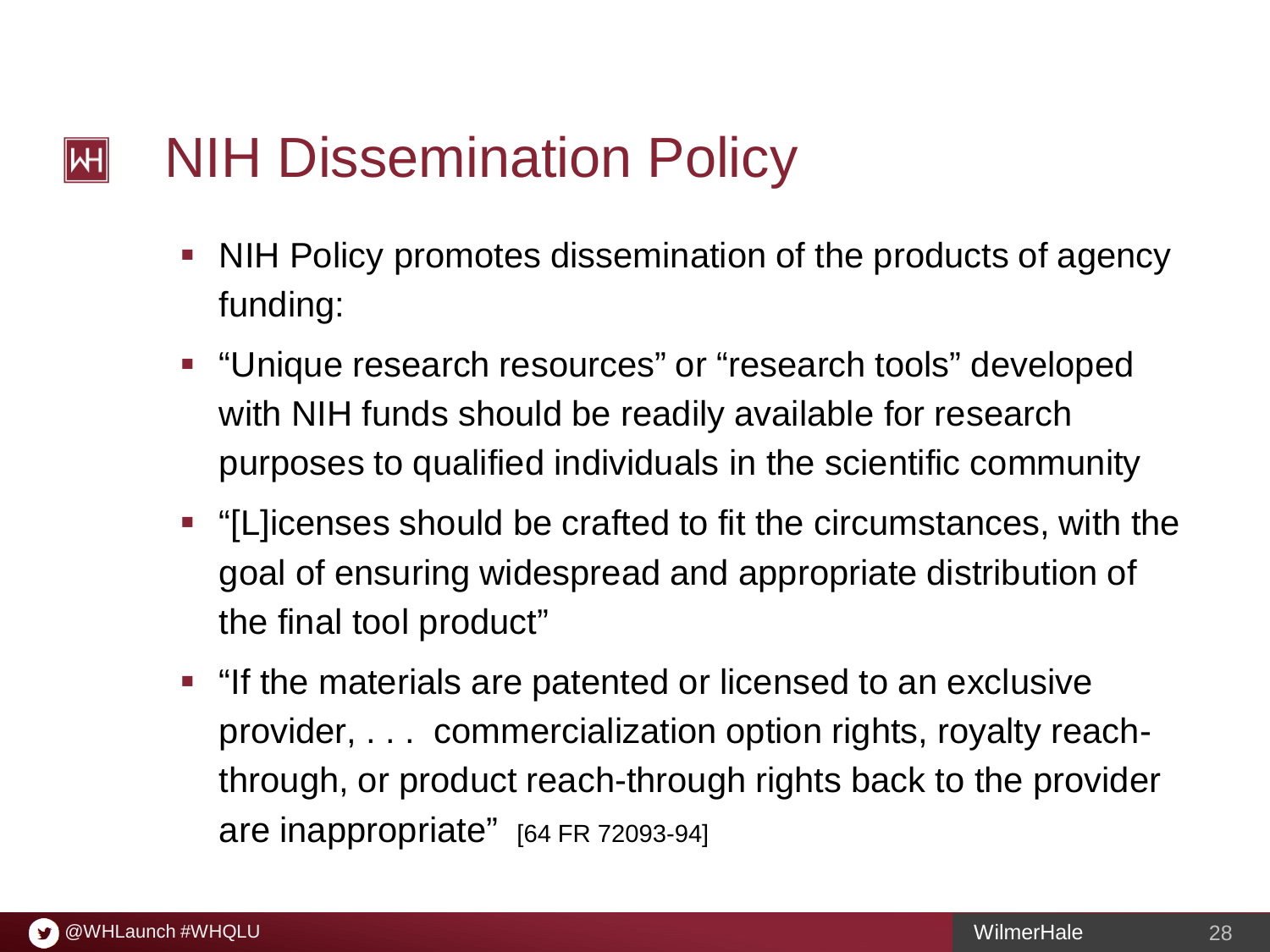## Licensing Directly From Federal  $|\mathsf{H}|$ **Agencies**

- **Presumption that federally owned inventions are available for** licensing (37 CFR Part 404)
- Agencies must notify the public of available inventions
- Agencies may grant nonexclusive, co-exclusive, partially exclusive, or exclusive licenses
- **Licenses may be royalty-free or for royalties or other** consideration
- **EXTERGHEER** Licensee must have a development and marketing plan
- License must provide for periodic reporting
- **License must provide for termination for failure to make** adequate progress toward practical application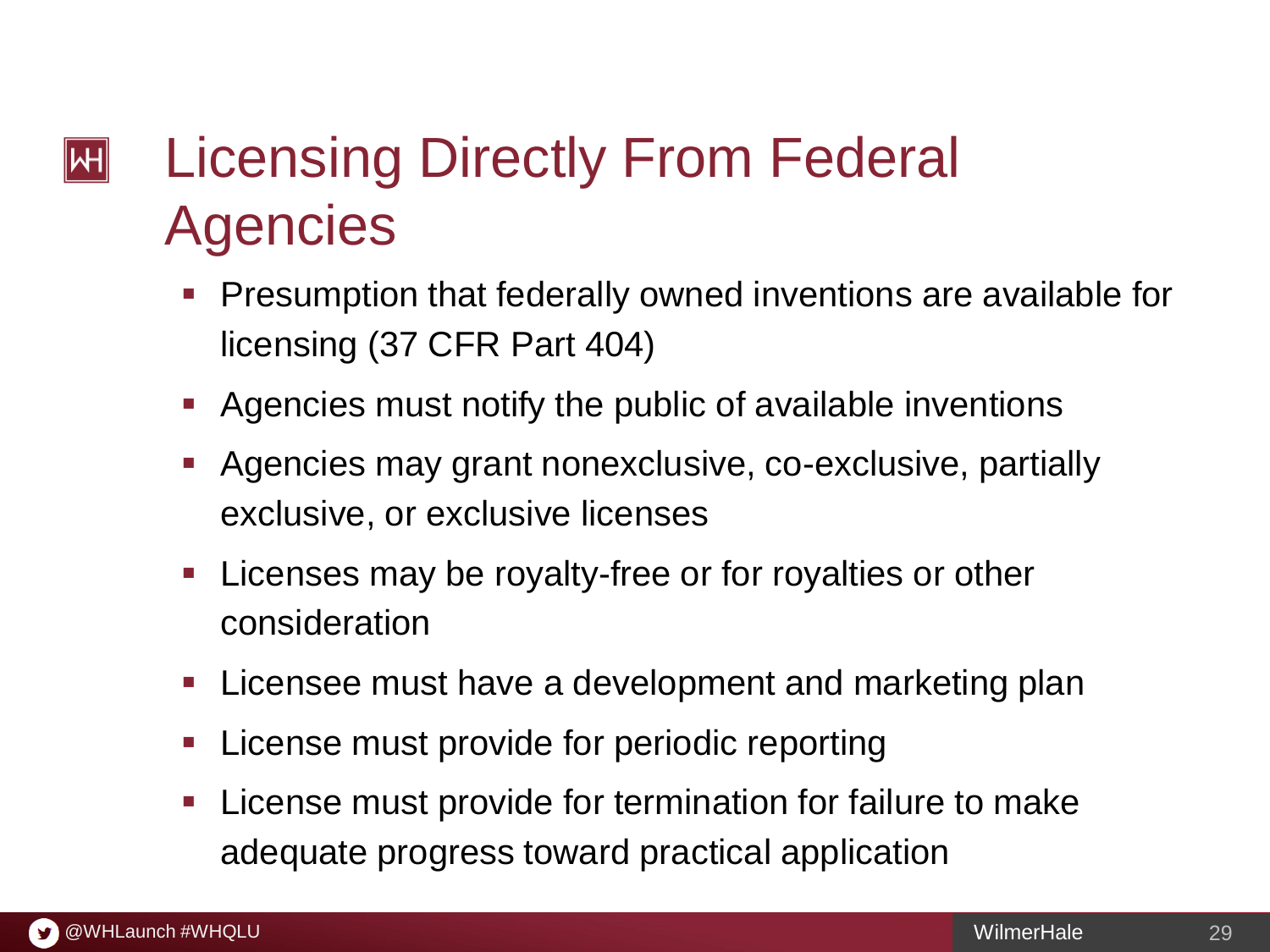### For more information visit  $\left\| \mathsf{H} \right\|$ WilmerHaleLaunch.com

- A website full of vital information, tools and connections needed to position entrepreneurs and startups for success
- Draws on expertise of WH's extensive team of lawyers practicing in areas critical to emerging companies in various stages of growth
- Features a growing library of video insights from lawyers, investors and other experts
- Allows entrepreneurs and investors to build knowledge, research topics with everyday impact and connect with dedicated lawyers

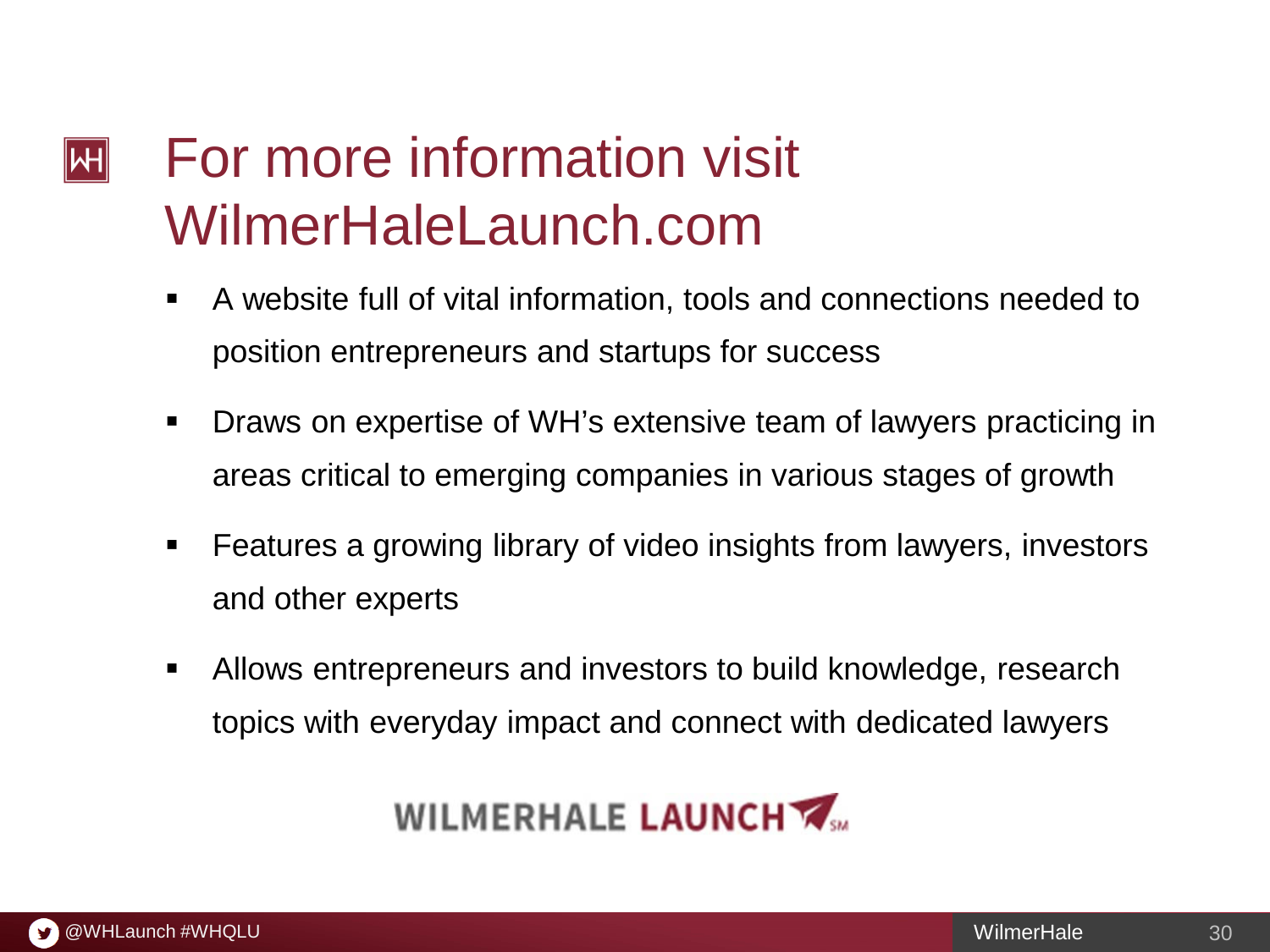# WILMERHALE LAUNCH

## **M** Additional Resources

## For more information visit WilmerHaleLaunch.com

- A website full of vital information, tools and connections needed to position entrepreneurs and startups for success
- Draws on expertise of WilmerHale's extensive team of lawyers practicing in areas critical to emerging companies in various stages of growth
- **Features a growing library of video insights from lawyers, investors and other** experts
- Allows entrepreneurs and investors to build knowledge, research topics with everyday impact and connect with dedicated lawyers